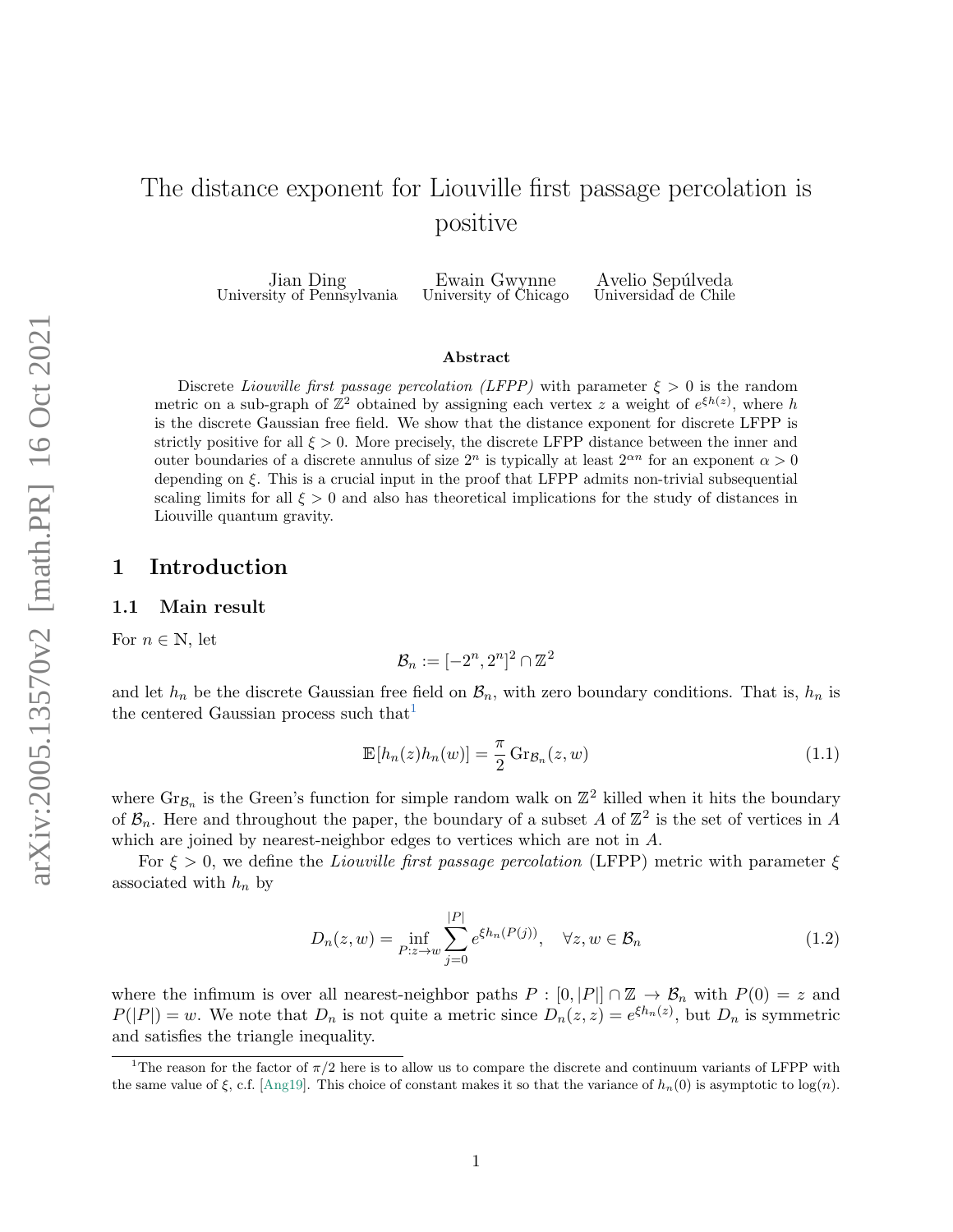We define the square annulus

$$
\mathcal{A}_n := \left( [-2^{n-1/2}, 2^{n-1/2}]^2 \cap \mathbb{Z}^2 \right) \setminus \left( [-2^{n-1}, 2^{n-1}]^2 \cap \mathbb{Z}^2 \right) \subset \mathcal{B}_n \tag{1.3}
$$

and we define  $D_n$  (across  $\mathcal{A}_n$ ) to be the  $D_n$ -distance between the inner and outer boundaries of  $\mathcal{A}_n$ . The main result of this paper is that the distance exponent associated with  $D_n$  is strictly positive for every  $\xi > 0$ , in the following sense.

<span id="page-1-2"></span><span id="page-1-0"></span>**Theorem 1.1.** For each  $q \in (0,1)$ , there are constants  $c_0, c_1 > 0$  depending only on q such that for each  $\xi > 0$ ,

$$
\liminf_{n \to \infty} \mathbb{P}\Big[D_n(\text{across } \mathcal{A}_n) \ge \exp\Big(c_0 e^{-c_1 \xi} n\Big)\Big] \ge q. \tag{1.4}
$$

Acknowledgments. We thank an anonymous referee for helpful comments on an earlier version of the paper. We thank Josh Pfeffer for helpful discussions. J.D. was partially supported by NSF grant DMS-1757479. E.G. was supported by a Clay research fellowship and a Trinity college, Cambridge junior research fellowship. The research of A.S was supported by the ERC grant LiKo 676999 and is now supported by Grant ANID AFB170001 and FONDECYT iniciación de investigación  $N^{\circ}$ 11200085.

## 1.2 Background and significance

Let us now discuss the significance of Theorem [1.1.](#page-1-0) It is shown in [\[DG20,](#page-13-0) Lemma 2.11] (via a subadditivity argument) that for each  $\xi > 0$ , there exists an exponent  $Q = Q(\xi) \in \mathbb{R}$  such that for each  $\delta > 0$ ,

<span id="page-1-1"></span>
$$
\lim_{n \to \infty} \mathbb{P}\left[2^{n(\xi Q - \delta)} \le D_n(\arccos \mathcal{A}_n) \le 2^{n(\xi Q + \delta)}\right] = 1. \tag{1.5}
$$

We remark that the arguments of  $[DG20, Section 4.2]$  show that  $(1.5)$  also extends to the case when we replace  $2^n$  by any positive integer in the definition of  $D_n$  (so we can work with a discrete GFF on  $[-N, N]^2 \cap \mathbb{Z}^2$  when N is not necessarily a power of 2).

Once [\(1.5\)](#page-1-1) is established, Theorem [1.1](#page-1-0) (applied with, e.g.,  $q = 1/2$ ) implies that  $Q > 0$ ; in fact, there are universal  $c_0, c_1 > 0$  (namely, the constants from Theorem [1.1](#page-1-0) with  $q = 1/2$ ) such that  $Q \geq c_0 \xi^{-1} e^{-c_1 \xi}$  for each  $\xi > 0$ . The results of [\[GP19\]](#page-13-1) imply that  $Q \geq 0$  for all  $\xi > 0$  [\[GP19,](#page-13-1) Lemma 1.1],  $Q > 0$  for  $\xi < 1/\sqrt{2}$  [\[GP19,](#page-13-1) Theorem 2.3],  $Q$  is a non-increasing function of  $\xi$ , and  $\lim_{\xi \to \infty} Q(\xi) = 0$  [\[GP19,](#page-13-1) Lemma 4.1] (c.f. [\[DG20,](#page-13-0) Proposition 1.1]). The new contribution of Theorem [1.1](#page-1-0) is the fact that  $Q > 0$  for all  $\xi > 0$ , not just  $\xi < 1/\sqrt{2}$ .

The fact that  $Q > 0$  is of significant practical and theoretical importance in the study of LFPP. On the practical side, it is shown in [\[DG20\]](#page-13-0) that a variant of LFPP defined using a mollification of the continuum Gaussian free field admits non-trivial subsequential scaling limits for each  $\xi > 0$ . key input in the proof is the fact that  $Q > 0$ , which comes from Theorem [1.1.](#page-1-0)

On the theoretical side, LFPP with parameter  $\xi$  is related to *Liouville quantum gravity* (LQG) with matter central charge  $c_M = 25 - 6Q(\xi)^2$ . Liouville quantum gravity is a one-parameter family of models of random fractal surfaces related to the continuum Gaussian free field. Most mathematical works on LQG concern the *subcritical phase*, when  $\mathbf{c}_M \in (-\infty, 1)$  (often these works use the parameter  $\gamma$  instead of  $\mathbf{c}_M$ , which is related to  $\mathbf{c}_M$  by  $\mathbf{c}_M = 25 - 6(2/\gamma + \gamma/2)^2$ . We refer to [\[DS11,](#page-13-2)[DKRV16\]](#page-13-3) and the expository articles [\[Ber,](#page-12-1)[Gwy20\]](#page-13-4) for an introduction to LQG in the subcritical phase. Recently, there have been a few works investigating the *supercritical phase* of LQG when  $c_M \in (1, 25)$  [\[GHPR20,](#page-13-5) [GP19,](#page-13-1) [DG20,](#page-13-0) [APPS20,](#page-12-2) [Pfe21,](#page-14-0) [DG21a,](#page-13-6) [DG21b\]](#page-13-7). The key difference between the two phases is that LQG surfaces are topological surfaces when  $\mathbf{c}_M \in (-\infty, 1]$  (although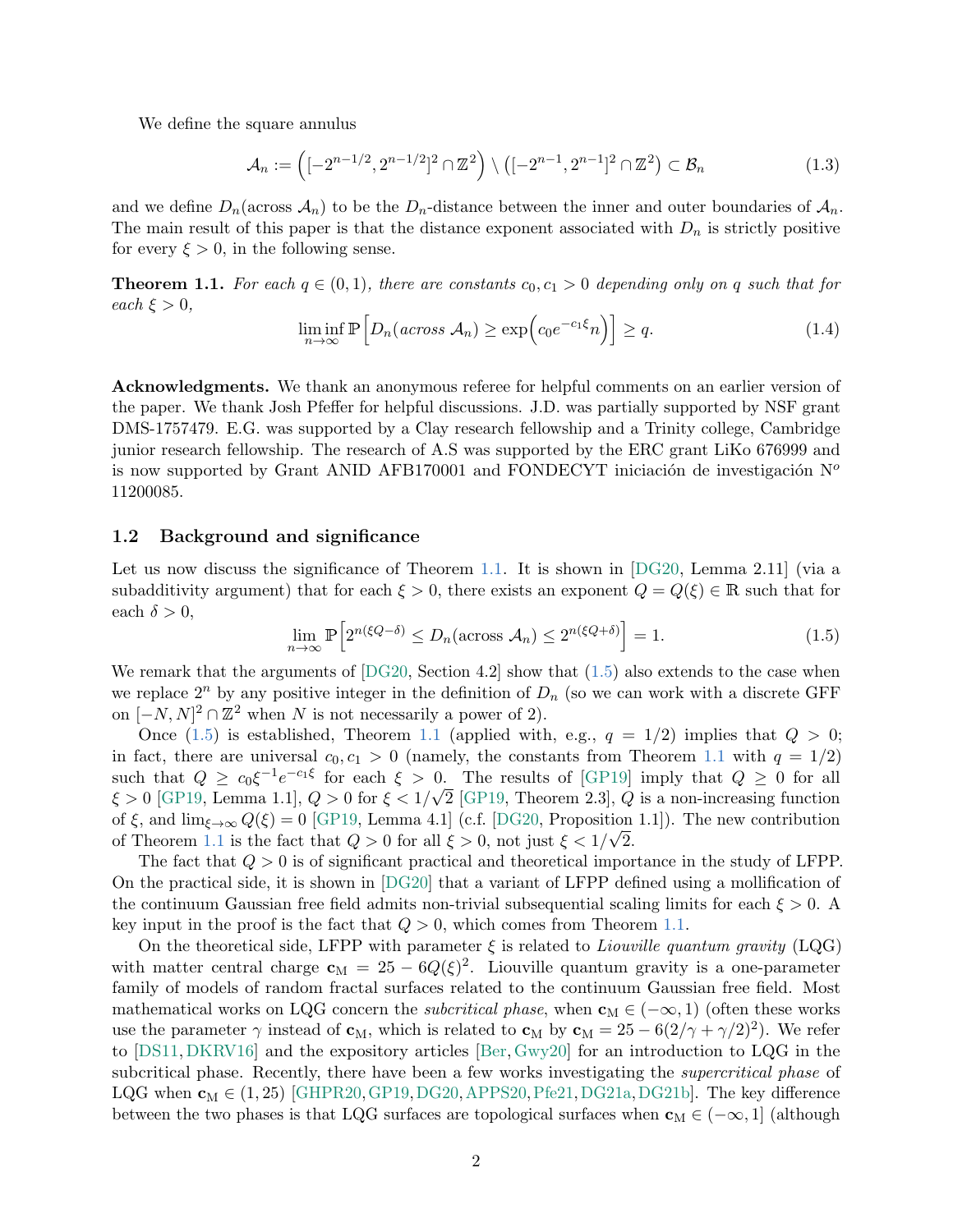they have a fractal metric space structure) but not when  $\mathbf{c}_M \in (1, 25)$  (since in this phase they have infinite "spikes").

The scaling limit of (a continuum version of) LFPP is the metric associated with an LQG surface for  $\mathbf{c}_M = 25 - 6Q(\xi)^2$ . This fact was first established in the subcritical case, when  $\mathbf{c}_M < 1$  or equivalently  $\gamma \in (0, 2)$  or  $Q > 2$ . It was shown in [\[DG18\]](#page-13-8) that for  $\gamma \in (0, 2)$ , we have  $Q(\xi) = 2/\gamma + \gamma/2$ if and only if  $\xi = \gamma/d_{\gamma}$ , where  $d_{\gamma}$  is the Hausdorff dimension of an LQG surface viewed as a metric space. It was subsequently shown in [\[DDDF20,](#page-13-9) [GM21\]](#page-13-10) that for this value of  $\xi$ , the continuum version of LFPP converges in the scaling limit to a metric associated with  $\gamma$ -LQG.

Subsequently to this paper, the convergence of continuum LFPP was extended to the critical and supercritical cases, when  $\mathbf{c}_M \in (1, 25)$  or equivalently  $Q \in (0, 2]$  or  $\gamma \in \mathbb{C}$  with  $|\gamma| = 2$ . More precisely, it is shown in [\[DG20,](#page-13-0) [Pfe21,](#page-14-0) [DG21b\]](#page-13-7) (building on the results of this paper) that the following is true. If  $\xi > 0$  is such that  $\mathbf{c}_M = 25 - 6Q(\xi)^2$ , then the continuum version of LFPP converges to a random metric on  $\mathbb C$  associated with LQG with matter central charge  $c_M$ . The fact that  $Q > 0$  for all  $\xi > 0$  shows that every value of  $\xi > 0$  corresponds to LQG with some central charge in  $(-\infty, 25)$ . There is no degenerate range of  $\xi$ -values for which  $Q = 0$  and LFPP is not connected to LQG.

Another interesting consequence of Theorem [1.1](#page-1-0) is related to conjectures for the formula relating  $\sqrt{2}$  $\xi$  and  $Q(\xi)$ . The value of  $Q(\xi)$  is not known explicitly except in the special case<sup>[2](#page-2-0)</sup> when  $\xi = 1/\sqrt{6}$ , in which case  $Q(\xi) = 5/\sqrt{6}$ . In [\[DG18,](#page-13-8) Section 1.3], the authors propose the possible relation in which case  $Q(\xi) = 3/\sqrt{6}$ . In [DG18, Section 1.3], the authors propose the possible relation  $\xi Q(\xi) = 1 - \xi/\sqrt{6}$  in the phase when  $Q(\xi) > 2$ , which is equivalent to  $d_{\gamma} = 2 + \gamma^2/2 + \gamma/\sqrt{6}$  for  $\zeta \mathcal{Q}(\zeta) = 1 - \zeta/\sqrt{6}$  in the phase when  $\mathcal{Q}(\zeta) > 2$ , which is equivalent to  $a_{\gamma} = 2 + \gamma'/2 + \gamma/\sqrt{6}$  for  $\gamma \in (0, 2)$ . This guess is extended by analytic continuation in [\[GP19\]](#page-13-1) to  $\zeta \mathcal{Q}(\zeta) = \min\{1 - \zeta/\sqrt{6}, 0\$ for all  $\xi > 0$ . Theorem [1.1](#page-1-0) rules out this guess, since the guess would imply that  $Q(\xi) = 0$  for  $\xi \geq \sqrt{6}$ .

## 1.3 Outline of the proof

The first step of the proof of Theorem [1.1,](#page-1-0) which is carried out in Section [2,](#page-3-0) is to show that with probability tending to 1 as  $u \to \infty$ , uniformly in n, there is a path P in the annulus  $A_n$  which disconnects the inner and outer boundaries of  $\mathcal{A}_n$  such that  $h_n \geq -u$  on P (Proposition [2.1\)](#page-4-0). To prove this, we use an isomorphism theorem to reduce the problem to showing the existence of a certain Brownian excursion which disconnects the inner and outer boundaries of  $\mathcal{A}_n$ . The isomorphism theorem we use is the version of the generalized second Ray-Knight theorem for the metric graph GFF from [\[Lup16,](#page-13-11)[ALS20\]](#page-12-3).

The rest of the proof is given in Section [3.](#page-5-0) Here, we give a brief idea of the main ideas and refer to Section [3.1](#page-5-1) for a detailed outline. Let  $K \in \mathbb{N}$  be a large integer to be chosen later, depending on ξ. We first show that if P is a path around  $\mathcal{A}_n$  as above, with u equal to a large enough universal constant, then with high probability the following is true for every  $z \in P$ . Most of the annuli  $z + A_{n-k}$  for  $k \in [K/2, K-1] \cap \mathbb{Z}$  are "good" in the following sense. If we define the harmonic extension of the values of  $h_n$  on the boundary of  $z + \mathcal{B}_{n-k}$  to be the unique discrete harmonic function on  $z + \mathcal{B}_{n-k}$  which agrees with  $h_n$  on the boundary of  $z + \mathcal{B}_{n-k}$ , then this harmonic extension is bounded below by a negative universal constant  $-C$  on  $z + A_{n-k}$ . See Lemma [3.1](#page-6-0) for a precise statement and Figure [1](#page-3-1) for an illustration.

By the Markov property of the discrete GFF,  $h_n|_{z+\mathcal{B}_{n-k}}$  minus the harmonic extension of its values on the boundary of  $z + \mathcal{B}_{n-k}$  is a zero-boundary GFF on  $\mathcal{B}_{n-k}$ , which is independent from the harmonic extension. Therefore, for each of the "good" values of  $k \in [K/2, K-1]_{\mathbb{Z}}$  in the preceding

<span id="page-2-0"></span><sup>&</sup>lt;sup>2</sup>LFPP with  $\xi = 1/\sqrt{6}$  corresponds to Liouville quantum gravity with parameter  $\gamma = \sqrt{8/3}$  (equivalently, matter central charge  $\mathbf{c}_M = 0$ ) and the fact that  $Q(1/\sqrt{6}) = 5/\sqrt{6}$  is a consequence of the fact that  $\sqrt{8/3}$ -LQG has Hausdorff dimension 4. See [\[DG18\]](#page-13-8) for details.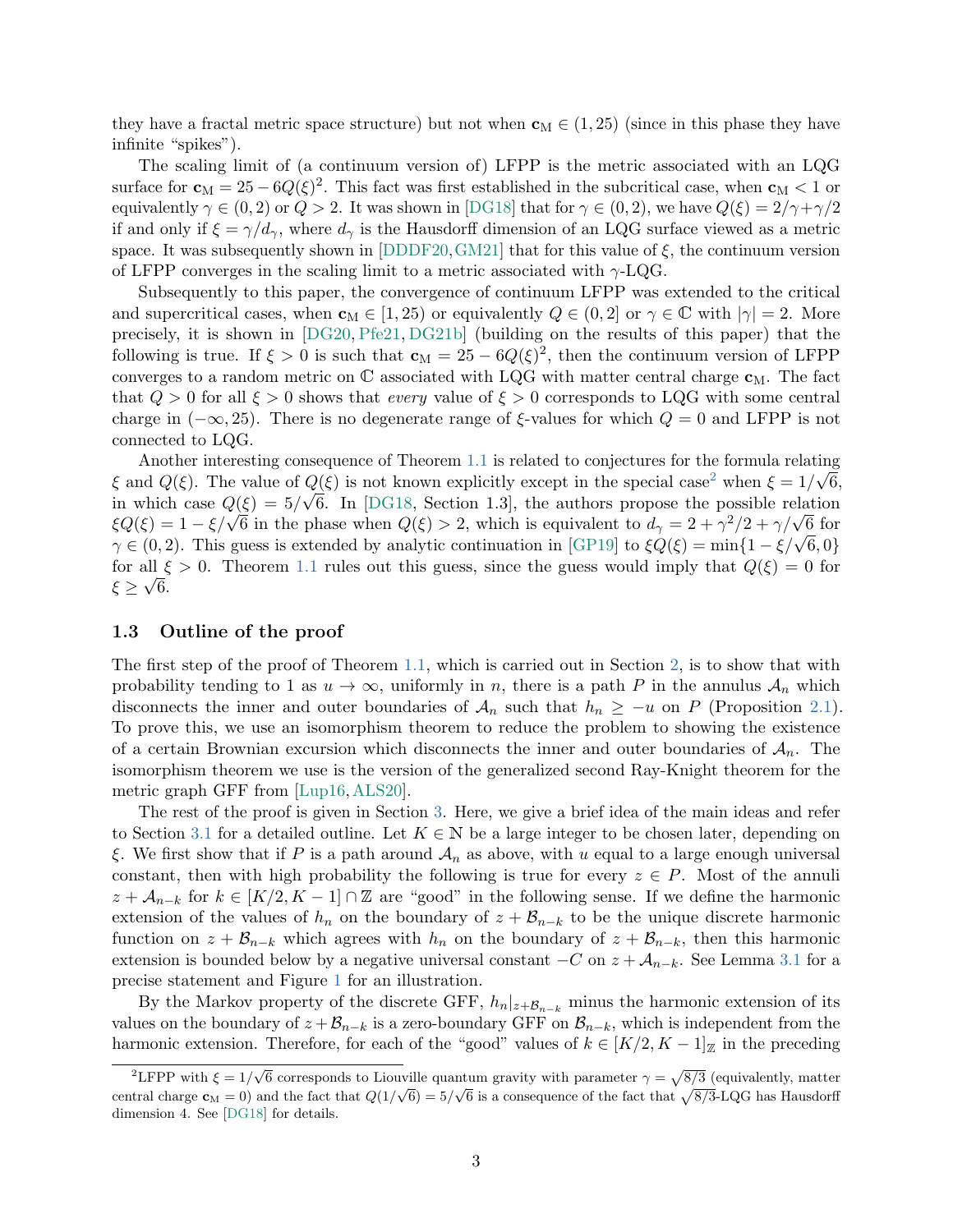paragraph, we have

<span id="page-3-2"></span> $D_n(\arccos z + A_{n-k}) \ge e^{-\xi C} \times (\text{random variable with the law of } D_{n-k}(\arccos A_{n-k}))$ . (1.6)

Any path between the inner and outer boundaries of  $A_n$  must hit some  $z \in P$ , so must cross between the inner and outer boundaries of  $z + A_{n-k}$  for each  $k \in [K/2, K-1] \cap \mathbb{Z}$ . From this fact and [\(1.6\)](#page-3-2), we arrive at a recursive lower bound for  $D_n(\arccos A_n)$  in terms of random variables with the law of  $D_{n-k}(\arccos A_{n-k})$  for  $k \in [K/2, K-1] \cap \mathbb{Z}$  (see Lemma [3.7\)](#page-10-0). Applying this bound inductively leads to Theorem [1.1.](#page-1-0)



<span id="page-3-1"></span>Figure 1: Graphical idea of the proof. The blue curve represents a contour P where the GFF is bigger than  $-u$ . The red square annuli surrounding points in P are the "good" annuli (such annuli exist for every  $z \in P$ ). Any path between the inner and outer boundaries of  $\mathcal{A}_n$  has to cross logarithmically many of the red annuli.

## 1.4 Notational conventions

We write  $N = \{1, 2, 3, ...\}$  and  $N_0 = N \cup \{0\}.$ 

For  $a < b$ , we define the discrete interval  $[a, b]_{\mathbb{Z}} := [a, b] \cap \mathbb{Z}$ .

If  $f:(0,\infty) \to \mathbb{R}$  and  $g:(0,\infty) \to (0,\infty)$ , we say that  $f(\varepsilon) = O_{\varepsilon}(g(\varepsilon))$  (resp.  $f(\varepsilon) = o_{\varepsilon}(g(\varepsilon))$ ) as  $\varepsilon \to 0$  if  $f(\varepsilon)/g(\varepsilon)$  remains bounded (resp. tends to zero) as  $\varepsilon \to 0$ . We similarly define  $O(\cdot)$  and  $o(\cdot)$  errors as a parameter goes to infinity.

If  $f, g : (0, \infty) \to [0, \infty)$ , we say that  $f(\varepsilon) \preceq g(\varepsilon)$  if there is a constant  $C > 0$  (independent from  $\varepsilon$ and possibly from other parameters of interest) such that  $f(\varepsilon) \leq Cg(\varepsilon)$ . We write  $f(\varepsilon) \approx g(\varepsilon)$  if  $f(\varepsilon) \preceq g(\varepsilon)$  and  $g(\varepsilon) \preceq f(\varepsilon)$ .

We will often specify any requirements on the dependencies on rates of convergence in  $O(\cdot)$  and  $o(\cdot)$ errors, implicit constants in  $\preceq$ , etc., in the statements of lemmas/propositions/theorems, in which case we implicitly require that errors, implicit constants, etc., appearing in the proof satisfy the same dependencies.

## <span id="page-3-0"></span>2 Level set percolation for the GFF

Let  $\mathcal{A}_n$  be as in Section [1.1.](#page-0-1) We define a path *around*  $\mathcal{A}_n$  to be a nearest-neighbor path in  $\mathbb{Z}^2$  which disconnects the inner and outer boundaries of  $A_n$ . We similarly define a path *across*  $A_n$  to be a nearest-neighbor path in  $\mathbb{Z}^2$  between the inner and outer boundaries of  $\mathcal{A}_n$ .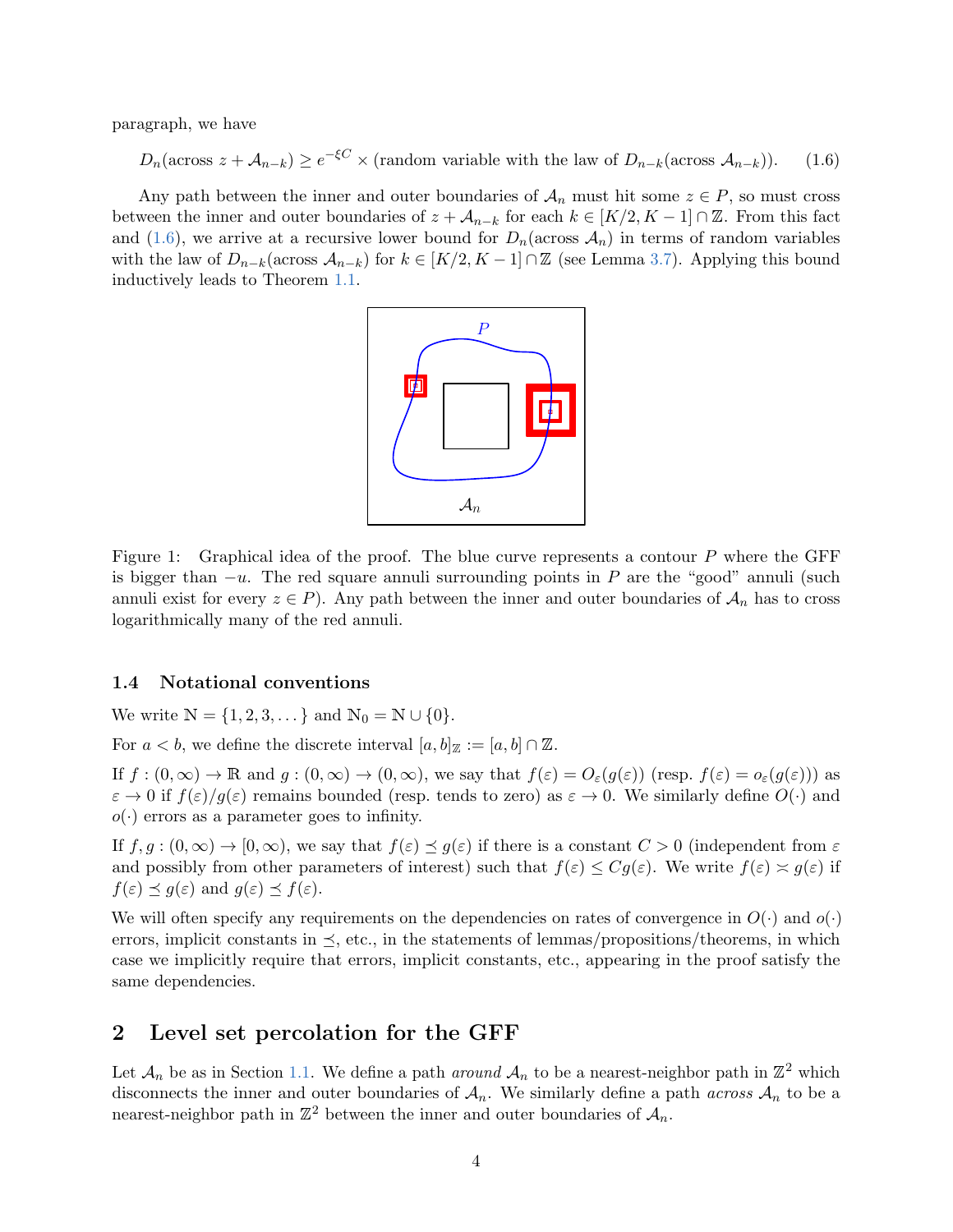In this section, we give the first lower bound for the LFPP distance between the two boundaries of a (topological) annulus. In particular, we will show that uniformly in  $n$  the probability that any path across  $\mathcal{A}_n$  hits at least one point where  $h_n > -u$  goes to 1 as  $u \to \infty$ . To do this, we will study the probability that there is a path around  $A_n$  where  $h_n > -u$ .

<span id="page-4-0"></span>**Proposition 2.1.** Let  $h_n$  be a 0-boundary GFF on  $\mathcal{B}_n$  as in [\(1.1\)](#page-0-2). There is a universal constant  $c > 0$  such that for each  $n \in \mathbb{N}$  and each  $u > 0$ ,

 $\mathbb{P}[there \text{ is a path } P \text{ around } A_n \text{ such that } h_n \geq -u \text{ on } P] \geq 1 - e^{-cu^2}.$ 

Proposition [2.1](#page-4-0) is one of several results in the literature concerning percolation for level sets of the GFF, see, e.g., [\[AS18,](#page-12-4)[DL18,](#page-13-12)[DW18,](#page-13-13)[DWW20,](#page-13-14)[LW21\]](#page-14-1).

To prove Proposition [2.1,](#page-4-0) we are going to use a version of the so-called second generalized Ray-Knight theorem from [\[ALS20\]](#page-12-3). As the result is not so easy to state, we will simplify it so that we only have to introduce the objects that are strictly necessary for our proof. The exposition of this result is based on Section 2.2 and 2.3 of [\[ALS20\]](#page-12-3). For further discussion of the second generalized Ray-Knight theorem, see [\[Szn12,](#page-14-2) Chapter 2].

Remark 2.2. We expect that one can also give an alternative proof of Proposition [2.1](#page-4-0) using [\[DL18,](#page-13-12) Proposition 4] (which gives an analog of Proposition [2.1](#page-4-0) for paths across  $A_n$  instead of paths around  $\mathcal{A}_n$ ) together with an RSW argument in a similar spirit to the one of [\[Tas16\]](#page-14-3). However, we think that the proof we provide here is much shorter and more direct than what this alternative proof would be.

For  $x, y \in \mathcal{B}_n$ , we define  $\Gamma^{\mathcal{B}_n,x,y}$  to be the set of nearest-neighbor paths going from x to y such that all the steps (except maybe the first and the last) remain in the interior of  $\mathcal{B}_n$ . For each  $k \in \mathbb{N}$ , we define the non-probability measure  $\mu_k^{x,y}$  $k_k^{x,y}$  as the measure that assigns mass  $4^{-k}$  to each path in  $\Gamma^{\mathcal{B}_n,x,y}$  with length equal to k. We also define

$$
\nu_{\text{exc}} = \frac{1}{2} \sum_{k=0}^{\infty} \sum_{x,y \in \partial \mathcal{B}_n} \mu_k^{x,y},
$$

that is to say the measure that gives mass  $4^{-n}$  to each path P of length n that connects points in  $\partial \mathcal{B}_n$ .

Let  $\Xi^u$  be a Poisson point process of intensity  $u^2 \nu_{\text{exc}}$ . We state now a simplified version of [\[ALS20,](#page-12-3) Proposition 2.4]. This proposition is an improvement of the second generalized Ray-Knight theorem and is proven using the techniques of [\[Lup16\]](#page-13-11).

<span id="page-4-1"></span>**Theorem 2.3.** There exists a coupling between  $\Xi^u$  and  $h_n$  such that  $h_n \geq -u$  on the union of the paths in  $\Xi^u$ .

Proof. This theorem follows by applying Proposition 2.4 of [\[ALS20\]](#page-12-3) (which concerns a coupling of a GFF on the so-called *metric graph* associated with  $B_n$ ) and using the fact that the restriction of the metric graph GFF to the vertices of  $B_n$  is a discrete GFF and that the restriction of a PPP of metric graph excursions is a PPP with intensity  $\nu_{\text{exc}}$ . The fact that the  $h_n \geq -u$  on each path in  $\Xi^u$  follows from the third bullet point of that proposition.  $\Box$ 

We can now prove Proposition [2.1.](#page-4-0)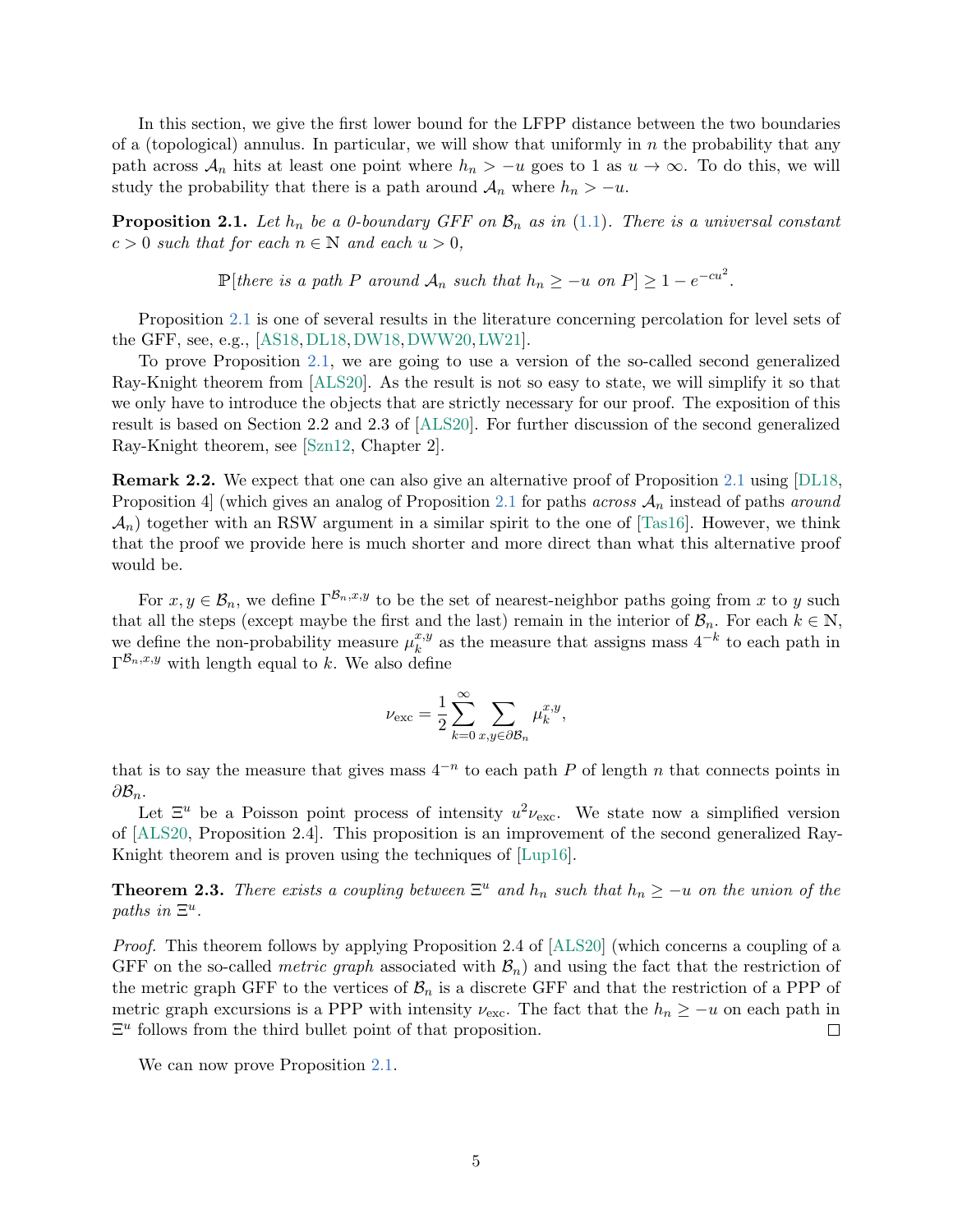*Proof of Proposition [2.1.](#page-4-0)* Thanks to Theorem [2.3,](#page-4-1) we only need to show that the measure  $\nu_{\text{exc}}$  gives positive mass (uniformly in n) to paths P that have a subpath  $\hat{P} \subseteq P$  which is a path around  $\mathcal{A}_n$ .

To prove this, we first note that for each  $\delta > 0$ , the measure  $\nu_{\text{exc}}$  restricted to loops of length longer than  $\delta 2^{2n}$  converges weakly, under appropriate scaling, as  $n \to \infty$  to a non-zero measure supported on paths in  $[-1, 1]^2$  that only intersect the boundary of  $[-1, 1]^2$  only at their starting and ending points; see [\[ALS20,](#page-12-3) Lemma 4.6] for a precise statement. The fact that this limiting measure is supported on paths inside  $[-1, 1]^2$  follows from the explicit definition of the limiting measure given in [\[ALS20\]](#page-12-3) just before Proposition 3.7.

Because of the nature of the limiting measure, there exists  $\epsilon > 0$  such that for every  $n \in \mathbb{N}$ ,  $\nu_{\text{exc}}$ gives (uniformly in n) positive mass to paths that get to distance at least  $\epsilon 2^n$  from  $\partial \mathcal{B}_n$ .

Consider now the restriction of  $\nu_{\rm exc}$  to paths which get to distance  $\varepsilon 2^n$  from  $\partial \mathcal{B}_n$ , normalized to be a probability measure. If  $P$  is sampled from this probability measure, then by the definition of  $\nu_{\text{exc}}$ , the law of P is that of a simple random walk on  $\mathcal{B}_n$  started from a random point of  $\partial \mathcal{B}_n$ , stopped at the first positive time when it hits  $\partial \mathcal{B}_n$ , and conditioned to get to distance at least  $\varepsilon 2^n$ from  $\partial \mathcal{B}_n$  before this time. Let  $\tau$  be the first time at which P gets to distance  $\varepsilon 2^n$  from  $\partial \mathcal{B}_n$ . If we condition on  $P|_{[0,\tau]_{\mathbb{Z}}}$ , then the conditional law of the rest of P is that of a simple random walk on  $\mathcal{B}_n$  started from  $P(\tau)$  and stopped upon hitting  $\partial \mathcal{B}_n$ . By the convergence of simple random walk to Brownian motion, it follows that P has uniformly positive probability to make a loop in  $\mathcal{A}_n$  which disconnects the inner and outer boundaries of  $A_n$ .

Combining the two preceding paragraphs shows that  $\nu_{\text{exc}}$  assigns positive mass to paths which make a loop in  $\mathcal{A}_n$  which disconnects the inner and outer boundaries of  $\mathcal{A}_n$ , as required.  $\Box$ 

**Remark 2.4.** The limit of the measure  $\nu_{exc}$  is called excursion measure, and it is the Brownian analogue of  $\nu_{exc}$ . For the details of the topology of the convergence, see Section 4.1 of [\[ALS20\]](#page-12-3).

## <span id="page-5-0"></span>3 Proof of Theorem [1.1](#page-1-0)

## <span id="page-5-1"></span>3.1 Setup and outline

For  $z \in \mathbb{Z}^2$  and  $n > 0$ , we write

$$
\mathcal{B}_n(z) := z + [-2^n, 2^n]_{{\mathbb{Z}}}^2 \quad \text{and} \quad \mathcal{B}_n^{\circ}(z) := z + [-2^n - 1, 2^n - 1]_{{\mathbb{Z}}}^2 \tag{3.1}
$$

for the discrete squares of side length  $2^{n+1}$  and  $2^{n+1} - 2$ , respectively, centered at z. In the notation of Section [1.1,](#page-0-1) we have  $\mathcal{B}_n = \mathcal{B}_n(0)$ .

As in Theorem [1.1,](#page-1-0) let  $h_n$  be a discrete GFF on the square  $\mathcal{B}_n$ . For  $k \in [0, n-1]_{\mathbb{Z}}$ ,  $z \in \mathcal{B}_n$  such that  $\mathcal{B}_{n-k}(z) \subset \mathcal{B}_n$ , and  $u \in \mathcal{B}_{n-k}(z)$ , we define

$$
\mathfrak{h}_{n,k}^z(u) := \mathbb{E}\Big[h_n(u) \, | \, h_n|_{\mathcal{B}_n \setminus \mathcal{B}_{n-k}^{\circ}(z)}\Big] \tag{3.2}
$$

<span id="page-5-2"></span>and

$$
\mathring{h}_{n,k}^{z}(u) := h_n(u) - \mathfrak{h}_{n,k}^{z}(u). \tag{3.3}
$$

Then  $\mathfrak{h}_{n,k}^z$  is discrete harmonic on  $\mathcal{B}_{n-k}^{\circ}(z)$ ,  $\dot{h}_{n,k}^z$  is a zero-boundary discrete GFF on  $\mathcal{B}_{n-k}(z)$ ,  $\mathfrak{h}_{n,k}^z$ is determined by  $h_n|_{\mathcal{B}_n \setminus \mathcal{B}_{n-k}^{\circ}(z)}$ , and  $\mathring{h}_{n,k}^z$  is independent from  $h_n|_{\mathcal{B}_n \setminus \mathcal{B}_{n-k}^{\circ}(z)}$ .

We define  $\mathring{D}^z_{n,k}$  to be the LFPP metric associated with  $\mathring{h}^z_{n,k}$ , i.e., the metric on  $\mathcal{B}_{n-k}(z)$  which is defined as in [\(1.2\)](#page-0-3) with  $\mathring{h}_{n,k}^z$  in place of  $h_n$ .

We also define the discrete square annulus

$$
\mathcal{A}_{n,k}(z) := \mathcal{B}_{n-k-1/2}(z) \setminus \mathcal{B}_{n-k-1}(z). \tag{3.4}
$$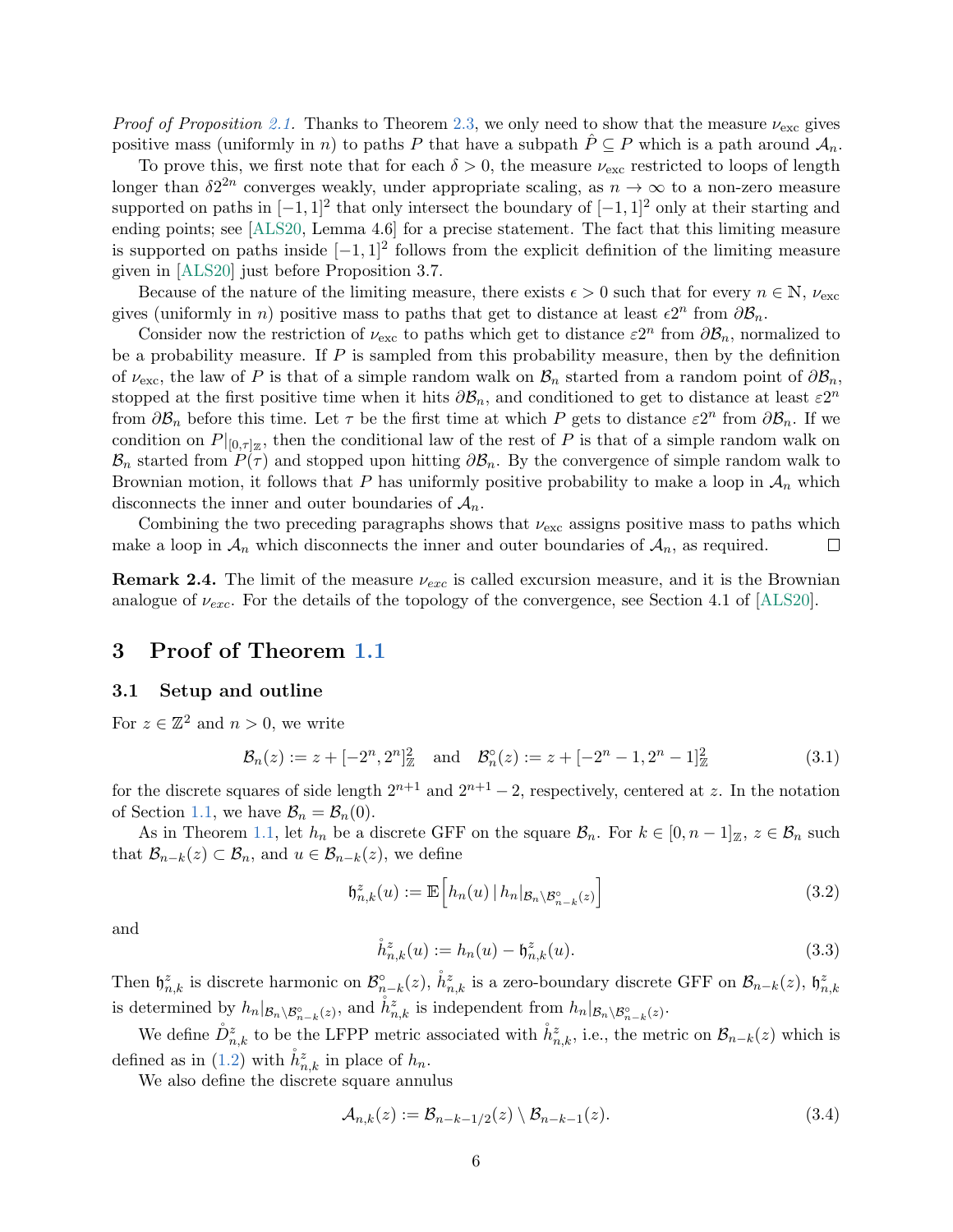In the notation of Theorem [1.1,](#page-1-0) we have  $A_n = A_{n,0}(0)$  and  $z + A_{n-k} = A_{n,k}(z)$ . As in the discussion just above Theorem [1.1,](#page-1-0) we define  $D_n(\arccos \mathcal{A}_{n,k}(z))$  to be the minimum  $D_n$ -length of a nearest-neighbor path in  $\mathbb{Z}^2$  between the inner and outer boundaries of  $\mathcal{A}_{n,k}(z)$ . We similarly define  $\mathring{D}^{z}_{n,k}(\text{around } A_{n,k}(z)).$ 

The strategy of the proof of Theorem [1.1](#page-1-0) is to use Proposition [2.1](#page-4-0) to show that any path across  $\mathcal{A}_n$  has to cross many sets at different scales on which the values of  $h_n$  are bounded below. More precisely, let  $C > 1$  be a large universal constant and let  $K \in \mathbb{N}$  be a large constant, to be chosen later in a manner depending only on  $\xi$ . Say that a point  $z \in \mathcal{B}_n$  is good if there are at least  $3K/8$ values of  $k \in [K/2, K-1]_{\mathbb{Z}}$  for which  $\min_{u \in \mathcal{A}_{n,k}(z)} \mathfrak{h}_{n,k}^z(u) \geq -C$ . In other words, z is good if the harmonic part of the field is bounded below at "most" scales.

The goal of Section [3.2](#page-6-1) is to show that with high probability, every path across  $\mathcal{A}_n$  hits a square of the form  $\mathcal{B}_{n-K}(z)$  for some good z (Lemma [3.1\)](#page-6-0). To do this, we first observe that if z is not good, then there are at least K/4 "bad" scales where  $\min_{u \in A_{n,k}(z)} \mathfrak{h}_{n,k}^z(u) \leq -C$ . Using Proposition [2.1](#page-4-0) and a comparison between the maximum and minimum values of  $\mathfrak{h}_{n,k}^z$  on  $\mathcal{A}_{n,k}(z)$  (Lemma [3.2\)](#page-7-0) we will show that there is a constant  $C' > C$  such that the following is true. For each of these bad scales, there is a positive chance that there is a path  $P_k$  around  $A_{n,k}(z)$  such that  $h_n < -C'$  on  $P_k$ . Using the independence between the field at different scales (Corollary [3.5\)](#page-8-0), we can show that for a bad z it holds with very high probability (high enough to take a union bound over all  $z \in 2^{n-k-1}\mathbb{Z}^2$ ) that such a path  $P_k$  exists for at least one of the  $K/4$  bad scales.

By Proposition [2.1,](#page-4-0) with high probability there is a path P around  $A_n$  on which  $h_n \geq -C'$ . The path P cannot hit  $\mathcal{B}_{n-K}(z)$  for any bad point z, since otherwise it would have to cross one of the paths  $P_k$  on which  $h_n < -C'$  (Lemma [3.6\)](#page-9-0). This implies that P has to be covered by squares of the form  $\mathcal{B}_{n-K}(z)$  for good points z. Since any path across  $\mathcal{A}_n$  has to cross P, this shows that any path across  $A_n$  has to hit  $B_{n-K}(z)$  for some good point z, as required.

In Section [3.3,](#page-10-1) we will conclude the proof of Theorem [1.1](#page-1-0) by applying the result of Section [3.2](#page-6-1) at multiple scales via an inductive argument. Suppose that  $n \in \mathbb{N}$ ,  $R > 0$ , and we have shown that for all  $k \in [K/2, K-1]_{\mathbb{Z}}$ , it holds with high probability that  $D_{n-k}(\text{across }\mathcal{A}_n) \geq R$ . Since  $\mathring{h}_{n,k}^z$  has the same law as  $h_{n-k}$  up to a spatial translation, this show that for each  $z \in A_n$ , it holds with high probability that (in the notation defined just above) we have  $\mathring{D}_{n,k}^z(\text{across }\mathcal{A}_{n,k}(z)) \geq R$ . By using independence across scales (Corollary [3.5](#page-8-0) again), we get that for each  $z \in A_n$ , it holds with high probability (high enough for a union bound) that there are at least  $3K/8$  scales  $k \in [K/2, K-1]_{\mathbb{Z}}$ for which  $\mathring{D}_{n,k}^z(\text{across }\mathcal{A}_{n,k}(z))\geq R.$ 

If  $z$  is good in the sense described above, then by the preceding paragraph there are at least  $K/2 - K/8 - K/8 = K/4$  scales  $k \in [K/2, K-1]_{\mathbb{Z}}$  which are "very good" in the sense that  $\mathring{D}^z_{n,k}(\text{across }\mathcal{A}_{n,k}(z)) \ge R$  and  $\min_{u \in \mathcal{A}_{n,k}(z)} \mathfrak{h}^z_{n,k}(u) \ge -C$ . For each very good scale k, the  $D_n$ distance across  $\mathcal{A}_{n,k}(z)$  is at least  $e^{-\xi C}R$ . Since any path across  $\mathcal{A}_n$  has to hit  $\mathcal{B}_{n-K}(z)$  for some good  $z$ , each such path has to cross at least  $K/4$  of these very good scales. This shows that with high probability,  $D_n(\arccos A_n) \geq \frac{1}{4}Ke^{-\xi C}R$  (Lemma [3.7\)](#page-10-0). Making an appropriate choice of K and R and iterating this estimate gives Theorem [1.1.](#page-1-0)

## <span id="page-6-1"></span>3.2 Existence of squares where the field is of constant order at many scales

The goal of this subsection is to prove the following lemma; see Section [3.1](#page-5-1) for an outline of the proof of the lemma and an explanation of its role in the proof of Theorem [1.1.](#page-1-0)

<span id="page-6-0"></span>**Lemma 3.1.** Fix  $\delta > 0$ . There exists  $C > 0$  and  $K_* \in \mathbb{N}$  depending only on  $\delta$  such that for each  $n, K \in \mathbb{N}$  with  $K_* \leq K \leq n-1$ , it holds with probability at least  $1-\delta$  that the following is true. Each path across  $\mathcal{A}_n$  hits a square of the form  $\mathcal{B}_{n-K}(z)$  for some  $z \in (2^{n-K-1}\mathbb{Z}^2) \cap \mathcal{B}_n$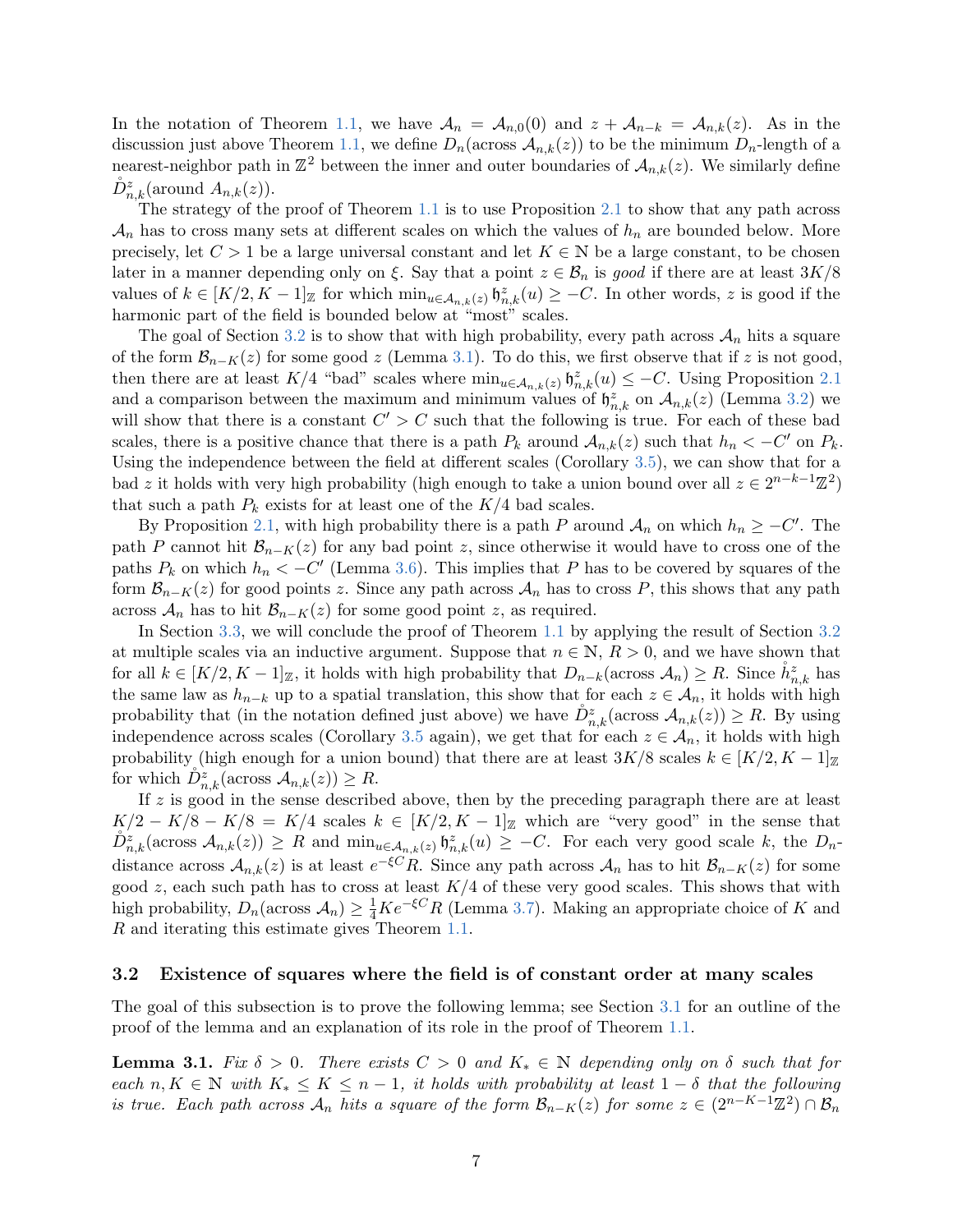with the following property: there are at least  $(1/2 - \delta)K$  values of  $k \in [K/2, K-1]_{\mathbb{Z}}$  for which  $\min_{u \in \mathcal{A}_{n,k}(z)} \mathfrak{h}_{n,k}^z(u) \geq -C.$ 

It is easier to lower-bound  $\max_{u \in A_{n,k}(z)} \mathfrak{h}_{n,k}^z(u)$  than it is to lower-bound  $\min_{u \in A_{n,k}(z)} \mathfrak{h}_{n,k}^z(u)$ . The following lemma will allow us to convert between the max and the min.

<span id="page-7-0"></span>**Lemma 3.2.** There are universal constants  $c_0, c_1 > 0$  such that for each  $n \in \mathbb{N}$ , each  $K \in [2, n-1]_{\mathbb{Z}}$ ,  $each \ z \in \mathcal{B}_{n-1/2}, \ and \ each \ C > 1,$ 

<span id="page-7-5"></span>
$$
\mathbb{P}\left[\sum_{k=2}^{K} \max_{u,v \in \mathcal{A}_{n,k}(z)} (\mathfrak{h}_{n,k}^{z}(u) - \mathfrak{h}_{n,k}^{z}(v)) > c_0 K + C\right] \le c_0 e^{-c_1 C}.\tag{3.5}
$$

We note that a similar estimate to Lemma [3.2](#page-7-0) is proven for the continuum GFF in [\[MQ20,](#page-14-4) Proposition 4.3]. The proof of Lemma [3.2](#page-7-0) is based on standard Gaussian estimates (namely, the Borell-TIS inequality and Fernique's criterion). We will need the following basic variance estimate for  $\mathfrak{h}_{n,k}^z$ , which is an immediate consequence of [\[BDZ16,](#page-12-5) Lemma 3.10] (applied with  $\delta$  equal to a universal constant).

<span id="page-7-2"></span>**Lemma 3.3** ([\[BDZ16\]](#page-12-5)). There is a universal constant  $c > 0$  such that for each  $n \in \mathbb{N}$ , each  $z \in \mathcal{B}_n$ with  $\mathcal{B}_{n-k}(z) \subset \mathcal{B}_n$ , and each  $u, v \in \mathcal{B}_{n-k-1/2}(z)$ ,

$$
\mathbb{E}\left[\left(\mathfrak{h}_{n,k}^z(u) - \mathfrak{h}_{n,k}^z(v)\right)^2\right] \le c\frac{|u-v|}{2^{n-k}}.\tag{3.6}
$$

Proof of Lemma [3.2.](#page-7-0) Observe that

 $\overline{r}$ 

$$
\sum_{k=2}^{K} \max_{u,v \in \mathcal{A}_{n,k}(z)} (\mathfrak{h}_{n,k}^{z}(u) - \mathfrak{h}_{n,k}^{z}(v))
$$
\n
$$
= \max \left\{ \sum_{k=2}^{K} (\mathfrak{h}_{n,k}^{z}(u_{k}) - \mathfrak{h}_{n,k}^{z}(v_{k})) : u_{2}, v_{2} \in \mathcal{A}_{n,2}(z), \dots, u_{K}, v_{K} \in \mathcal{A}_{n,K}(z) \right\},
$$
\n(3.7)

so the random variable which we are interested in is the maximum of a centered Gaussian process. We will now estimate the quantity in  $(3.7)$  using the Borell-TIS inequality.

We first estimate the expectation of the maximum. By Lemma [3.3](#page-7-2) and Fernique's inequal-ity [\[Fer75\]](#page-13-15) (see, e.g., [\[BDZ16,](#page-12-5) Lemma 3.5]), for each  $k \in [2, K]_{\mathbb{Z}}$ ,

<span id="page-7-4"></span><span id="page-7-3"></span><span id="page-7-1"></span>
$$
\mathbb{E}\bigg[\max_{u\in\mathcal{A}_{n,k}(z)}|\mathfrak{h}_{n,k}^z(u)|\bigg]\preceq 1,
$$

with a universal implicit constant. Summing this estimate gives

$$
\mathbb{E}\left[\sum_{k=2}^{K}\max_{u\in\mathcal{A}_{n,k}(z)}(\mathfrak{h}_{n,k}^{z}(u)-\mathfrak{h}_{n,k}^{z}(v))\right]\preceq K.
$$
\n(3.8)

We now need to estimate the pointwise variance of the Gaussian process whose maximum we are taking in [\(3.7\)](#page-7-1). For any fixed choice of  $u_2, v_2 \in A_{n,2}(z), \ldots, u_K, v_K \in A_{n,K}(z)$ ,

$$
\operatorname{Var}\left(\sum_{k=2}^{K}(\mathfrak{h}_{n,k}^{z}(u_{k}) - \mathfrak{h}_{n,k}^{z}(v_{k}))\right) = 2\sum_{j=2}^{K-1}\sum_{k=j+1}^{K}\mathbb{E}\left[(\mathfrak{h}_{n,j}^{z}(u_{j}) - \mathfrak{h}_{n,j}^{z}(v_{j}))(\mathfrak{h}_{n,k}^{z}(u_{k}) - \mathfrak{h}_{n,k}^{z}(v_{k}))\right] + \sum_{k=2}^{K}\mathbb{E}\left[(\mathfrak{h}_{n,k}^{z}(u_{k}) - \mathfrak{h}_{n,k}^{z}(v_{k}))^{2}\right].
$$
\n(3.9)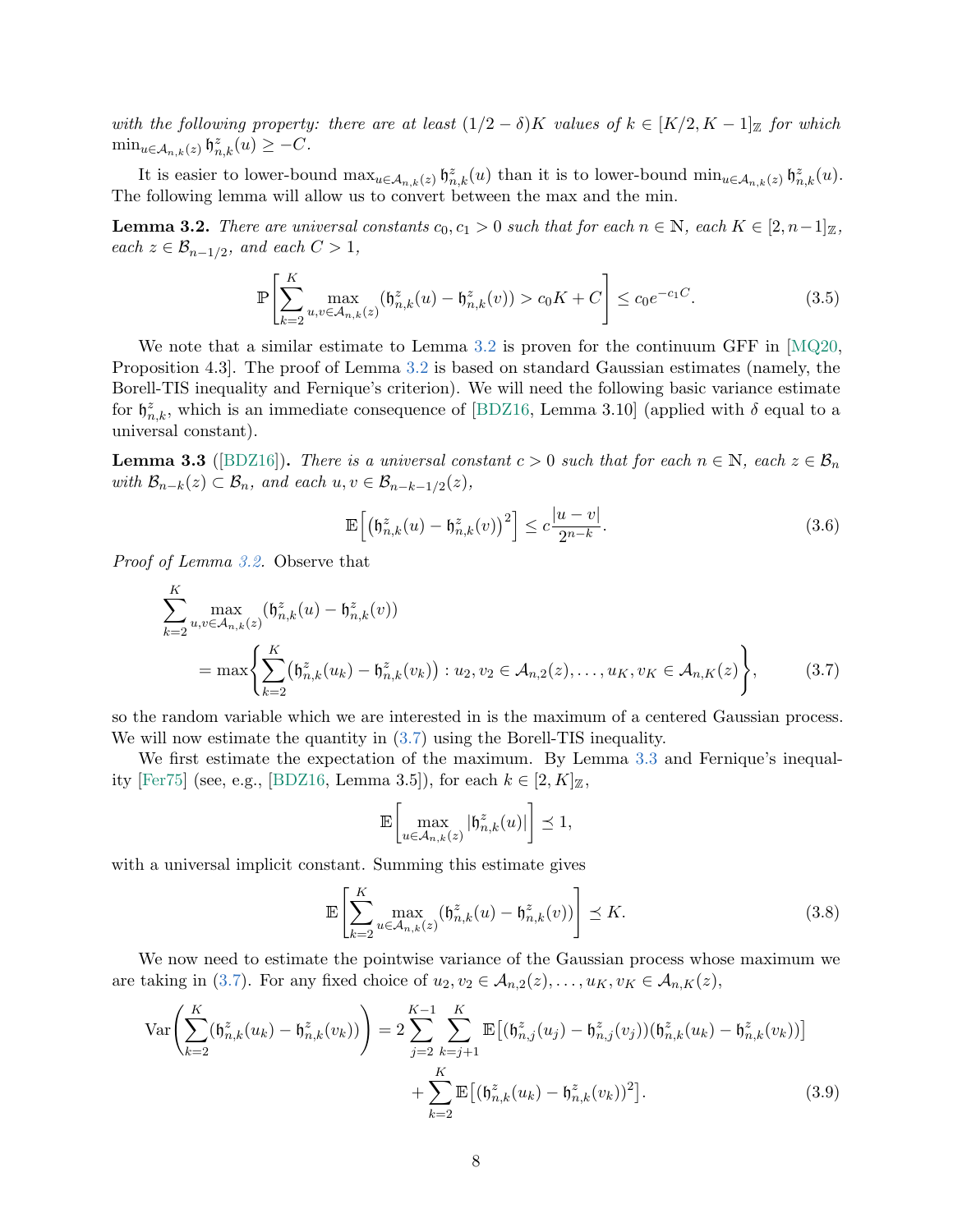To estimate the first sum on the right in  $(3.9)$ , we note that for  $j < k$ ,

<span id="page-8-2"></span><span id="page-8-1"></span>
$$
\mathbb{E}\left[ (\mathfrak{h}_{n,j}^{z}(u_{j}) - \mathfrak{h}_{n,j}^{z}(v_{j}))(\mathfrak{h}_{n,k}^{z}(u_{k}) - \mathfrak{h}_{n,k}^{z}(v_{k})) \right] \n= \mathbb{E}\left[ (\mathfrak{h}_{n,j}^{z}(u_{j}) - \mathfrak{h}_{n,j}^{z}(v_{j})) \mathbb{E}\left[ (\mathfrak{h}_{n,k}^{z}(u_{k}) - \mathfrak{h}_{n,k}^{z}(v_{k})) \,|\, \mathfrak{h}_{n,j}^{z} \right] \right].
$$
\n(3.10)

Recall that  $h_n|_{\mathcal{B}_{n-j}(z)}$  is the sum of  $\mathfrak{h}_{n,j}^z$  and an independent zero-boundary GFF on  $\mathcal{B}_{n-j}(z)$ . Hence,  $\mathbb{E}\left[\left(\mathfrak{h}_{n,k}^z(u_k)-\mathfrak{h}_{n,k}^z(v_k)\right)|\mathfrak{h}_{n,j}^z\right]=\mathfrak{h}_{n,j}^z(u_k)-\mathfrak{h}_{n,j}^z(v_k).$  We can therefore bound the right side of  $(3.10)$ by applying the Cauchy-Schwarz inequality, followed by Lemma [3.3](#page-7-2) (with  $j$  in place of  $k$ ), to get

$$
\mathbb{E}\left[ (\mathfrak{h}_{n,j}^{z}(u_{j}) - \mathfrak{h}_{n,j}^{z}(v_{j}))(\mathfrak{h}_{n,k}^{z}(u_{k}) - \mathfrak{h}_{n,k}^{z}(v_{k})) \right] \leq \mathbb{E}\left[ \left( \mathfrak{h}_{n,j}^{z}(u_{j}) - \mathfrak{h}_{n,j}^{z}(v_{j}) \right)^{2} \right]^{1/2} \mathbb{E}\left[ \left( \mathfrak{h}_{n,j}^{z}(u_{k}) - \mathfrak{h}_{n,j}^{z}(v_{k}) \right)^{2} \right]^{1/2} \newline \leq \frac{|u_{j} - v_{j}|^{1/2}|u_{k} - v_{k}|^{1/2}}{2^{n-j}} \newline \leq 2^{-(k-j)/2} \tag{3.11}
$$

with a universal implicit constant. Note that in the last line, we used that  $|u_k - v_k| \leq 2^{n-k}$  for each  $k \in [2, K]_{\mathbb{Z}}$ .

We now use  $(3.11)$  to bound the first sum on the right side of  $(3.9)$  and Lemma [3.3](#page-7-2) to bound the second sum. This leads to

$$
\operatorname{Var}\left(\sum_{k=2}^{K}(\mathfrak{h}_{n,k}^{z}(u_{k}) - \mathfrak{h}_{n,k}^{z}(v_{k}))\right) \preceq \sum_{j=2}^{K-1} \sum_{k=j+1}^{K} 2^{-(k-j)/2} + \sum_{k=2}^{K} \frac{|u_{k} - v_{k}|}{2^{n-k}}
$$

$$
\leq \sum_{j=2}^{K-1} O(1) + \sum_{k=2}^{K} O(1)
$$

$$
\preceq K.
$$
(3.12)

By  $(3.8)$  and  $(3.12)$ , we can apply the Borell-TIS inequality [\[Bor75,](#page-12-6) [SCs74\]](#page-14-5) (see, e.g., [\[AT07,](#page-12-7) Theorem 2.1.1) to bound the maximum on the right side of  $(3.7)$ . This gives  $(3.5)$ .  $\Box$ 

Since the zero-boundary GFF  $\mathring{h}_{n,k}^z$  from [\(3.3\)](#page-5-2) is independent from  $h_n|_{\mathcal{B}_n\setminus\mathcal{B}_{n-k}^{\circ}(z)}$ , we can get independence for certain events defined in terms of  $\mathring{h}_{n,k}^z$ , as the following lemma demonstrates.

<span id="page-8-4"></span>**Lemma 3.4.** Let  $n \in \mathbb{N}$ , let  $z \in \mathcal{B}_{n-1/2}$ , and let  $\{E_k\}_{k \in [2,n-1]\mathbb{Z}}$  be events such that each  $E_k$  is measurable w.r.t.  $\sigma\left(\tilde{h}_{n,k}^z|_{\mathcal{A}_{n,k}(z)}\right)$ . Then the events  $\{E_k\}_{k\in [2,n-1]_\mathbb{Z}}$  are independent.

*Proof.* For each  $k \in [2, n-1]_{\mathbb{Z}},$ 

<span id="page-8-3"></span>
$$
E_k \in \sigma\left(\mathring{h}_{n,k}^z|_{\mathcal{A}_{n,k}(z)}\right) \subset \sigma\left(h_n|_{\mathcal{B}_n \setminus \mathcal{B}_{n-k-1}^\circ(z)}\right).
$$

On the other hand,  $\hat{h}_{n,k}^z$ , hence also  $E_k$ , is independent from  $h_n|_{\mathcal{B}_n\setminus\mathcal{B}_{n-k}^{\circ}(z)}$ . This implies the lemma statement.  $\Box$ 

The lemma above is useful to estimate the number of values of  $k$  for which  $E_k$  occurs. The particular estimate we need is the following corollary.

<span id="page-8-0"></span>**Corollary 3.5.** For each  $a \in (0,1)$  and  $b > 1$ , there exists  $p = p(a, b) \in (0,1)$  such that the following is true. Let  $K_1, K_2, n \in \mathbb{N}$  with  $2 \le K_1 < K_2 \le n-1$  and let  $z \in \mathcal{B}_{n-1/2}$ . For  $k \in [K_1, K_2]_{\mathbb{Z}}$ , let  $E_k$  be an event which is measurable w.r.t.  $\sigma\left(\mathring{h}_{n,k}^z|_{\mathcal{A}_{n,k}(z)}\right)$  and satisfies  $\mathbb{P}[E_k] \geq p$ . Then

$$
\mathbb{P}[\#\{k \in [K_1, K_2]_\mathbb{Z} : E_k \text{ occurs}\} \ge a(K_2 - K_1)] \ge 1 - 2^{-b(K_2 - K_1)}.
$$
\n(3.13)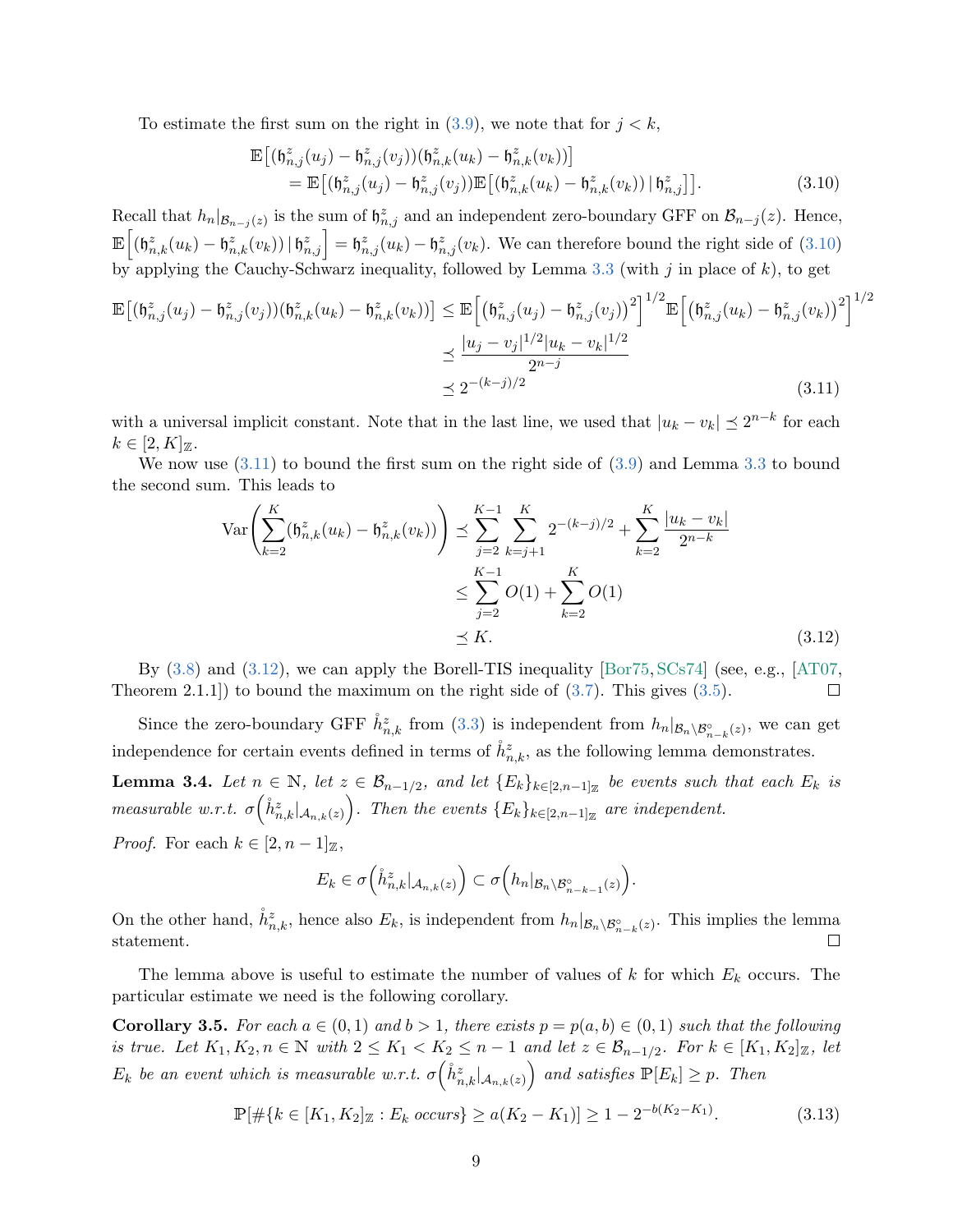Proof. The corollary follows from Lemma [3.4](#page-8-4) together with a basic tail estimate for the binomial distribution.  $\Box$ 

The following lemma is the key input in the proof of Lemma [3.1.](#page-6-0)

<span id="page-9-0"></span>**Lemma 3.6.** Let  $\delta > 0$  and  $A > 1$ . There are constants  $C, c > 1$  depending only on  $\delta$  and A such that for each  $n, K \in \mathbb{N}$  with  $2/\delta \leq K \leq n-1$  and each  $z \in \mathcal{A}_n$ , the probability that the following two conditions both hold simultaneously is at most  $c2^{-3K}$ :

- <span id="page-9-4"></span>1. There are at least  $\delta K$  values of  $k \in [K/2, K-1]_{\mathbb{Z}}$  for which  $\min_{u \in A_{n,k}(z)} \mathfrak{h}_{n,k}^z(u) \leq -C$ .
- <span id="page-9-5"></span>2. There is a path P around  $\mathcal{A}_n$  such that  $h_n \geq -A$  on P and  $P \cap \mathcal{B}_{n-K}(z) \neq \emptyset$ .

We note that a path  $P$  as in Lemma [3.6](#page-9-0) exists with high probability when  $A$  is large by Proposition [2.1.](#page-4-0)

*Proof of Lemma [3.6.](#page-9-0)* Fix a constant  $C_1 > 1$  to be chosen later, in a manner depending only on δ and A. For  $k \in \mathbb{N}$ , let  $E_k = E_{n,k}(z, C_1)$  be the event that there is a path  $P_k$  around  $\mathcal{A}_{n,k}(z)$ such that  $\mathring{h}_{n,k}^z \leq C_1 - A - 1$  on  $P_k$ . Since  $\mathring{h}_{n,k}^z$  is a zero-boundary GFF on  $\mathcal{B}_{n-k}(z)$ , we can apply Proposition [2.1](#page-4-0) with  $n - k$  in place of n and  $-\dot{h}^z_{n,k}$  in place of  $h_n$ . This shows that for each  $p \in (0,1)$  there exists  $C_1 = C_1(p,A) > 1$  such that for this choice of  $C_1$ , we have  $\mathbb{P}[E_k] \geq p$  for every  $k \in [2, K]_{\mathbb{Z}}$  and every  $z \in \mathcal{A}_n$ . By Corollary [3.5,](#page-8-0) if we choose p to be sufficiently close to 1 (depending on  $\delta$  and  $\hat{A}$ ) then

<span id="page-9-2"></span>
$$
\mathbb{P}[\#\{k \in [K/2, K-1] \mathbb{Z} : E_k \text{ occurs}\} \ge (1/2 - \delta/4)K] \ge 1 - 2^{-3K}.
$$
 (3.14)

By Lemma [3.2](#page-7-0) (applied with a large multiple of K in place of C), there exists  $C_2 = C_2(\delta) > 1$ and  $c_0 > 0$  such that

<span id="page-9-3"></span><span id="page-9-1"></span>
$$
\mathbb{P}\left[\sum_{k=2}^{K-1} \max_{u,v \in \mathcal{A}_{n,k}(z)} (\mathfrak{h}_{n,k}^z(u) - \mathfrak{h}_{n,k}^z(v)) \le \frac{C_2 \delta}{4} K\right] \ge 1 - c_0 2^{-3K}.
$$
 (3.15)

If the event in [\(3.15\)](#page-9-1) occurs then there are at most  $\delta K/4$  values of  $k \in [2, K]_{\mathbb{Z}}$  for which  $\max_{u,v \in \mathcal{A}_{n,k}(z)} (\mathfrak{h}_{n,k}^z(u) - \mathfrak{h}_{n,k}^z(v)) > C_2$ . Therefore,

$$
\mathbb{P}\left[\#\left\{k \in [K/2, K-1]_{{\mathbb{Z}}}: \max_{u,v \in A_{n,k}(z)} (\mathfrak{h}_{n,k}^z(u) - \mathfrak{h}_{n,k}^z(v)) \le C_2\right\} \ge (1/2 - \delta/4)K\right] \ge 1 - c_0 2^{-3K}.
$$
\n(3.16)

Henceforth assume that the events in  $(3.14)$  and  $(3.16)$  occur, which happens with probability at least  $1 - c2^{-3K}$  for a constant  $c > 1$  depending only on  $\delta$ , A. Let  $C := C_1 + C_2$ . To prove the lemma, it suffices to show that if condition [1](#page-9-4) in the lemma statement holds with this choice of  $C$ , then condition [2](#page-9-5) does not hold.

If there  $\delta K$  values of  $k \in [K/2, K-1]_{\mathbb{Z}}$  for which  $\min_{u \in \mathcal{A}_{n,k}(z)} \mathfrak{h}_{n,k}^z(u) \leq -C$ , then the events in [\(3.14\)](#page-9-2) and [\(3.16\)](#page-9-3) imply that there must be at least  $\vert \delta K/2 \vert$  values of  $k \in [K/2, K-1]_{\mathbb{Z}}$  for which  $E_k$  occurs,  $\max_{u,v \in A_{n,k}(z)} (\mathfrak{h}_{n,k}^z(u) - \mathfrak{h}_{n,k}^z(v)) \leq C_2$ , and  $\min_{u \in A_{n,k}(z)} \mathfrak{h}_{n,k}^z(u) \leq -C$ .

Since  $K \ge 2/\delta$ , we have  $|\delta K/2| \ge 1$ . Hence we can choose one value of k as in the preceding paragraph. Let  $P_k$  be the path around  $\mathcal{A}_{n,k}(z)$  as in the definition of  $E_k$ , so that  $\mathring{h}_{n,k}^z \leq C_1 - A - 1$ on  $P_k$ . Since  $k \in [K/2, K-1]_{\mathbb{Z}}$ , the path  $P_k$  disconnects  $\mathcal{B}_{n-K}(z)$  from  $\infty$  and intersects  $\mathcal{A}_n$ . Hence every path around  $\mathcal{A}_n$  which intersects  $\mathcal{B}_{n-K}(z)$  must also intersect  $P_k$ . To prove the lemma, it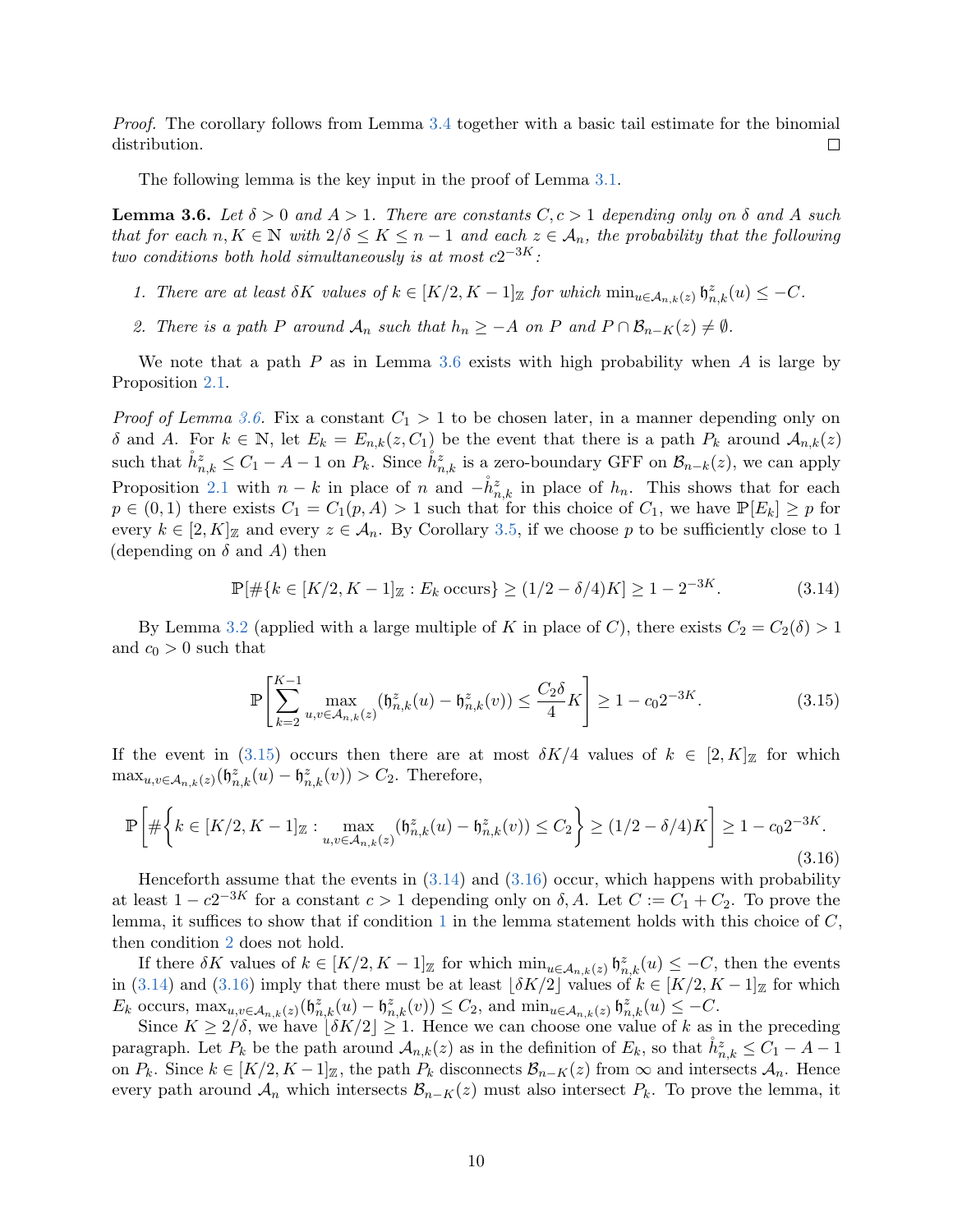therefore suffices to show that  $\max_{z \in P_k} h_n(u) < -A$  (so that there can be no path around  $\mathcal{A}_n$  which intersects  $\mathcal{B}_{n-K}(z)$  on which  $h_n \geq -A$ ). Indeed, we have

$$
\max_{u \in P_k} h_n(u) \leq \max_{u \in P_k} \hat{h}_{n,k}^z(u) + \max_{u \in A_{n,k}(z)} \mathfrak{h}_{n,k}^z(u)
$$
  
\n
$$
\leq \max_{u \in P_k} \hat{h}_{n,k}^z(u) + \min_{u \in A_{n,k}(z)} \mathfrak{h}_{n,k}^z(u) + \max_{u,v \in A_{n,k}(z)} (\mathfrak{h}_{n,k}^z(u) - \mathfrak{h}_{n,k}^z(v))
$$
  
\n
$$
\leq (C_1 - A - 1) - C + C_2 \text{ (by our choice of } k)
$$
  
\n
$$
= -A - 1 \text{ (by the definition of } C).
$$

*Proof of Lemma [3.1.](#page-6-0)* By Proposition [2.1,](#page-4-0) we can find  $A = A(\delta) > 1$  such that with probability at least  $1 - \delta/2$ , there is a path P around  $\mathcal{A}_n$  such that  $h_n \geq -A$  on P. Let  $C = C(\delta/2, A) > 1$  be as in Lemma [3.6](#page-9-0) for this choice of A, with  $\delta/2$  in place of  $\delta$ . By Lemma 3.6 (with  $\delta/2$  in place of  $\delta$ ) and a union bound over  $O_K(2^{2K})$  possible points  $z \in (2^{-n-K-1}\mathbb{Z}^2) \cap \mathcal{A}_n$ , there is a constant  $c > 0$ depending only on  $\delta$  such that with probability at least  $1 - c2^{-K}$ , the following is true. For each  $z \in 2^{n-K-1}\mathbb{Z}^2$  such that P hits  $\mathcal{B}_{n-K}(z)$ , there are at most  $(\delta/2)K$  values of  $k \in [K/2, K-1]_{\mathbb{Z}}$  for which  $\min_{u \in A_{n,k}(z)} \mathfrak{h}_{n,k}^z(u) \leq -C$ . Hence for each such z, there are at least  $(1/2 - \delta)K$  values of  $k \in [K/3, K-1]_{\mathbb{Z}}$  for which  $\min_{u \in \mathcal{A}_{n,k}(z)} \mathfrak{h}_{n,k}^z(u) \geq -C.$ 

We now choose  $K_*$  to be large enough so that  $c2^{-K_*} \leq \delta/2$ . Then if  $K \geq K_*$ , it holds with probability at least  $1 - \delta$  that the path P as above exists and for each  $z \in 2^{n-K-1}\mathbb{Z}^2$ such that P hits  $\mathcal{B}_{n-K}(z)$ , there are at least  $(1/2-\delta)K$  values of  $k \in [K/2, K-1]_{\mathbb{Z}}$  for which  $\min_{u \in A_{n,k}(z)} \mathfrak{h}_{n,k}^z(u) \geq -C.$  Any path in  $\mathbb{Z}^2$  from  $\partial \mathcal{B}_{n-1}$  to  $\partial \mathcal{B}_{n-1/2}$  must cross P, so must hit a square of the form  $\mathcal{B}_{n-K}(z)$  for some  $z \in 2^{n-K-1}\mathbb{Z}^2$  such that P also hits  $\mathcal{B}_{n-K}(z)$ . But, we know that each z for which P hits  $\mathcal{B}_{n-K}(z)$  satisfies the condition in the lemma statement, so this concludes the proof.  $\Box$ 

#### <span id="page-10-1"></span>3.3 Inductive argument

Theorem [1.1](#page-1-0) will be a consequence of the following lemma applied inductively.

<span id="page-10-0"></span>**Lemma 3.7.** Let  $q_0 \in (0,1)$  be chosen so that the conclusion of Corollary [3.5](#page-8-0) holds with  $a = 3/4$ and  $b = 6$ . For each  $q \in [q_0, 1)$ , there are constants  $C > 0$  and  $K_* \in \mathbb{N}$  depending only on q such that if  $n, K \in \mathbb{N}$  with  $K_* \leq K \leq n-1$ , then the following is true. If  $R > 0$  is such that

$$
\mathbb{P}[D_m(\text{across } \mathcal{A}_m) \ge R] \ge q, \quad \forall m \in [n - K + 1, n - K/2]_{\mathbb{Z}},\tag{3.17}
$$

<span id="page-10-4"></span>then

<span id="page-10-2"></span>
$$
\mathbb{P}\left[D_n(\text{across }A_n) \ge \frac{1}{4}Ke^{-\xi C}R\right] \ge q. \tag{3.18}
$$

 $\Box$ 

*Proof.* Throughout the proof we assume that  $n, K \in \mathbb{N}$  with  $K \leq n-1$  and  $R > 0$  are such that  $(3.17)$  holds.

Each of the fields  $\mathring{h}_{n,k}^z$  for  $z \in \mathcal{A}_n$  is a zero-boundary GFF on a translated copy of  $\mathcal{A}_{n-k}$ . Therefore, [\(3.17\)](#page-10-2) implies that for each  $z \in A_n$  and each  $k \in [K/2, K-1]_{\mathbb{Z}}$ ,

<span id="page-10-3"></span>
$$
\mathbb{P}\left[\overset{\circ}{D}_{n,k}^{z}(\text{across }\mathcal{A}_{n,k}(z))\geq R\right]\geq q;\tag{3.19}
$$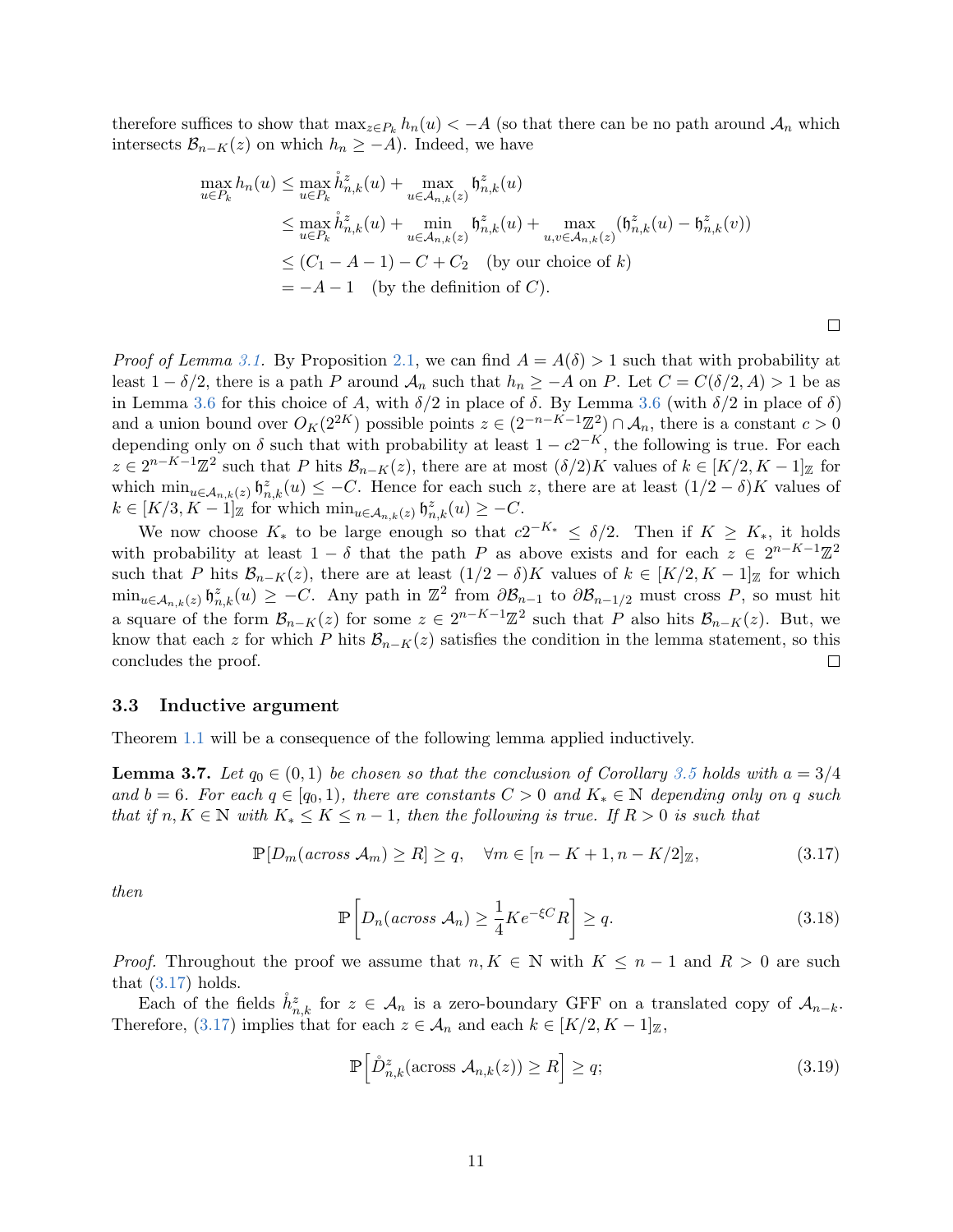recall that  $\mathring{D}^z_{n,k}$  is the LFPP metric associated with  $\mathring{h}^z_{n,k}$ , as in Section [3.1.](#page-5-1) By [\(3.19\)](#page-10-3), our choice of  $q_0$ , and Corollary [3.5](#page-8-0) applied with

$$
E_k = \left\{ \mathring{D}_{n,k}^z(\text{across } A_{n,k}(z)) \ge R \right\},\
$$

there is a universal constant  $c > 0$  such that for each  $z \in A_n$  it holds with probability at least  $1-c2^{-3K}$  that there are at least  $3K/8$  values of  $k \in [K/2, K-1]_{\mathbb{Z}}$  for which  $\mathring{D}_{n,k}^z(\text{across }\mathcal{A}_{n,k}(z)) \geq R$ .

By a union bound over  $O_K(2^{2K})$  points  $z \in (2^{-n-K-1}\mathbb{Z}^2) \cap \mathcal{A}_n$ , after possibly increasing c we can arrange that with probability at least  $1 - c2^{-K}$ , it holds for *every*  $z \in (2^{-n-K-1}\mathbb{Z}^2) \cap \mathcal{A}_n$  that there are at least  $3K/8$  values of  $k \in [K/2, K-1]_{\mathbb{Z}}$  for which  $\mathring{D}^z_{n,k}(\text{across }\mathcal{A}_{n,k}(z)) \geq R$ .

By Lemma [3.1](#page-6-0) (applied with  $\delta = \min\{1/8, (1-q)/2\}$ ), there are constants  $C > 0$  and  $K_0 \in \mathbb{N}$ depending only on q such that if  $K \geq K_0$ , then with probability at least  $1 - (1 - q)/2$ , each path across  $\mathcal{A}_n$  hits a square of the form  $\mathcal{B}_{n-K}(z)$  for some  $z \in 2^{n-K-1}\mathbb{Z}^2$  with the following property: there are at least  $3K/8$  values of  $k \in [K/2, K-1]_{\mathbb{Z}}$  for which  $\min_{u \in A_{n,k}(z)} \mathfrak{h}_{n,k}^z(u) \geq -C$ .

Now let  $K_* = K_*(q) \geq K_0$  be chosen so that  $c2^{-K_0} \leq (1-q)/2$ . If  $K \geq K_*$ , the combination of the preceding two paragraphs shows that with probability at least q, each path across  $A_n$  hits a square of the form  $\mathcal{B}_{n-K}(z)$  for some  $z \in 2^{n-K-1}\mathbb{Z}^2$  with the following property: there are at least  $K/4$  values of  $k \in [K/2, K-1]_{\mathbb{Z}}$  for which  $\min_{u \in \mathcal{A}_{n,k}(z)} \mathfrak{h}_{n,k}^z(u) \geq -C$  and  $\mathring{D}_{n,k}^z(\text{across }\mathcal{A}_{n,k}(z)) \geq R$ . For each such  $k$ ,

$$
D_n(\arccos \mathcal{A}_{n,k}(z)) \ge \exp\left(\xi \min_{u \in \mathcal{A}_{n,k}(z)} \mathfrak{h}_{n,k}^z(u)\right) \mathring{D}_{n,k}^z(\arccos \mathcal{A}_{n-k}(z)) \ge e^{-\xi C} R. \tag{3.20}
$$

If a path across  $A_n$  hits  $B_{n-K}(z)$ , then it must cross each of the annuli  $A_{n,k}(z)$  for  $k \in$  $[K/2, K-1]_{\mathbb{Z}}$  at least once (it must cross each of these annuli twice if z is at distance at least  $2^{n-K/2}$  from the boundary of  $\mathcal{A}_n$ ). By [\(3.20\)](#page-11-0), the  $D_n$ -length of each path across  $\mathcal{A}_n$  is at least  $\frac{1}{4}Ke^{-\xi C}R$ . Thus [\(3.18\)](#page-10-4) holds.  $\Box$ 

*Proof of Theorem [1.1.](#page-1-0)* Let  $q \in [q_0, 1), C > 0$ , and  $K_* \in \mathbb{N}$  be as in Lemma [3.7.](#page-10-0) We will prove the theorem by an inductive argument based on Lemma [3.7.](#page-10-0) For the base case, we need an a priori lower bound for  $D_n(\arccos A_n)$ , which will come from Proposition [2.1.](#page-4-0)

Step 1: a priori lower bound for annulus crossing distance. By Proposition [2.1,](#page-4-0) there exists a constant  $C' > 0$  depending only on q such that for each  $n \in \mathbb{N}$ , it holds with probability at least q that there is a path P around  $\mathcal{A}_n$  such that  $h_n \geq -C'$  on P. Each path across  $\mathcal{A}_n$  must cross P, so

<span id="page-11-2"></span><span id="page-11-1"></span><span id="page-11-0"></span>
$$
\mathbb{P}\left[D_n(\arccos A_n) \ge e^{-\xi C'}\right] \ge q, \quad \forall n \in \mathbb{N}.\tag{3.21}
$$

Let  $K \geq K_{\ast}$  (to be chosen later in a manner depending only on  $\xi$ ). By [\(3.21\)](#page-11-1) applied for  $n \in [1, K]_{\mathbb{Z}}$ , the condition [\(3.17\)](#page-10-2) holds with  $R = e^{-\xi C}$  for each  $n \in [K, 2K]_{\mathbb{Z}}$ . By Lemma [3.7,](#page-10-0)

$$
\mathbb{P}\left[D_n(\arccos \mathcal{A}_n) \ge \frac{1}{4}Ke^{-\xi(C+C')}\right] \ge q, \quad \forall n \in [K, 2K]_{\mathbb{Z}}.
$$
\n(3.22)

This is our desired a priori lower bound.

Step 2: inductive argument. We now let

<span id="page-11-3"></span>
$$
K = K(\xi) := \max\Big\{K_*, 16e^{\xi(C+C')} + 1\Big\}.
$$
\n(3.23)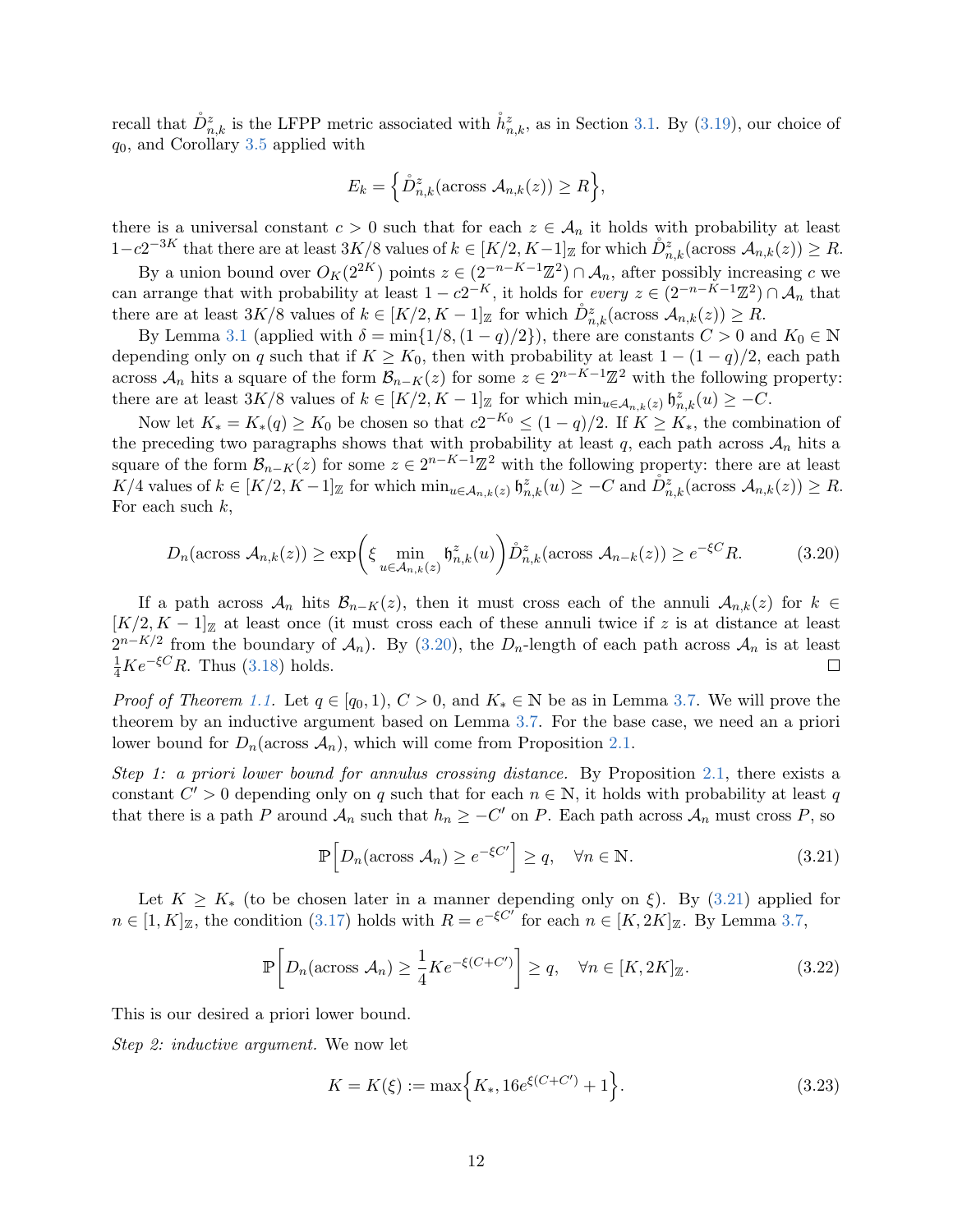We will prove by induction on *n* that for each  $n \geq K$ ,

<span id="page-12-8"></span>
$$
\mathbb{P}\left[D_n(\arccos A_n) \ge 2^{n/K}\right] \ge q. \tag{3.24}
$$

Indeed, it follows from [\(3.22\)](#page-11-2) and our choice of K that [\(3.24\)](#page-12-8) holds for all  $n \in [K, 2K]_{\mathbb{Z}}$ . This gives the base case.

For the inductive step, assume that  $n \geq 2K$  and  $(3.24)$  has been proven with n replaced by any  $m \in [K, n-1]_{\mathbb{Z}}$ . Then [\(3.17\)](#page-10-2) of Lemma [3.7](#page-10-0) holds for our given value of n and with  $R = 2^{(n-K)/K}$ . Therefore, Lemma [3.7](#page-10-0) implies that

$$
\mathbb{P}\bigg[D_n(\arccos \mathcal{A}_n) \geq \frac{1}{4}Ke^{-\xi C}2^{(n-K)/K}\bigg] \geq q.
$$

By our choice of K, we have  $\frac{1}{4}Ke^{-\xi C} \geq 4$ , so  $\frac{1}{4}Ke^{-\xi C}2^{(n-K)/K} \geq 2^{n/K}$ . Thus [\(3.24\)](#page-12-8) holds for n. This completes the induction, so we get that [\(3.24\)](#page-12-8) holds for all  $n \geq K$ .

By [\(3.24\)](#page-12-8),

$$
\liminf_{n \to \infty} \mathbb{P}\Big[D_n(\arccos \mathcal{A}_n) \ge 2^{n/K}\Big] \ge q.
$$

By [\(3.23\)](#page-11-3),  $(\log 2)/K \ge c_0 e^{-c_1 \xi}$  for constants  $c_0, c_1 > 0$  depending only on q. This gives [\(1.4\)](#page-1-2).  $\Box$ 

# References

- <span id="page-12-3"></span>[ALS20] J. Aru, T. Lupu, and A. Sepúlveda. The First Passage Sets of the 2D Gaussian Free Field: Convergence and Isomorphisms. Comm. Math. Phys., 375(3):1885–1929, 2020, [1805.09204.](http://arxiv.org/abs/1805.09204) [MR4091511](http://www.ams.org/mathscinet-getitem?mr=4091511)
- <span id="page-12-0"></span>[Ang19] M. Ang. Comparison of discrete and continuum Liouville first passage percolation. Electron. Commun. Probab., 24:Paper No. 64, 12, 2019, [1904.09285.](http://arxiv.org/abs/1904.09285) [MR4029433](http://www.ams.org/mathscinet-getitem?mr=4029433)
- <span id="page-12-2"></span>[APPS20] M. Ang, M. Park, J. Pfeffer, and S. Sheffield. Brownian loops and the central charge of a Liouville random surface.  $ArXiv$  e-prints, May 2020, [2005.11845.](http://arxiv.org/abs/2005.11845)
- <span id="page-12-4"></span>[AS18] J. Aru and A. Sepúlveda. Two-valued local sets of the 2D continuum Gaussian free field: connectivity, labels, and induced metrics. Electron. J. Probab., 23:Paper No. 61, 35, 2018, [1801.03828.](http://arxiv.org/abs/1801.03828) [MR3827968](http://www.ams.org/mathscinet-getitem?mr=3827968)
- <span id="page-12-7"></span>[AT07] R. J. Adler and J. E. Taylor. *Random fields and geometry*. Springer Monographs in Mathematics. Springer, New York, 2007. [MR2319516 \(2008m:60090\)](http://www.ams.org/mathscinet-getitem?mr=2319516)
- <span id="page-12-5"></span>[BDZ16] M. Bramson, J. Ding, and O. Zeitouni. Convergence in law of the maximum of the two-dimensional discrete Gaussian free field. Comm. Pure Appl. Math., 69(1):62–123, 2016, [1301.6669.](http://arxiv.org/abs/1301.6669) [MR3433630](http://www.ams.org/mathscinet-getitem?mr=3433630)
- <span id="page-12-1"></span>[Ber] N. Berestycki. Introduction to the Gaussian Free Field and Liouville Quantum Gravity. Available at [https://homepage.univie.ac.at/nathanael.berestycki/](https://homepage.univie.ac.at/nathanael.berestycki/articles.html) [articles.html](https://homepage.univie.ac.at/nathanael.berestycki/articles.html).
- <span id="page-12-6"></span>[Bor75] C. Borell. The Brunn-Minkowski inequality in Gauss space. Invent. Math., 30(2):207–216, 1975. [MR0399402](http://www.ams.org/mathscinet-getitem?mr=0399402)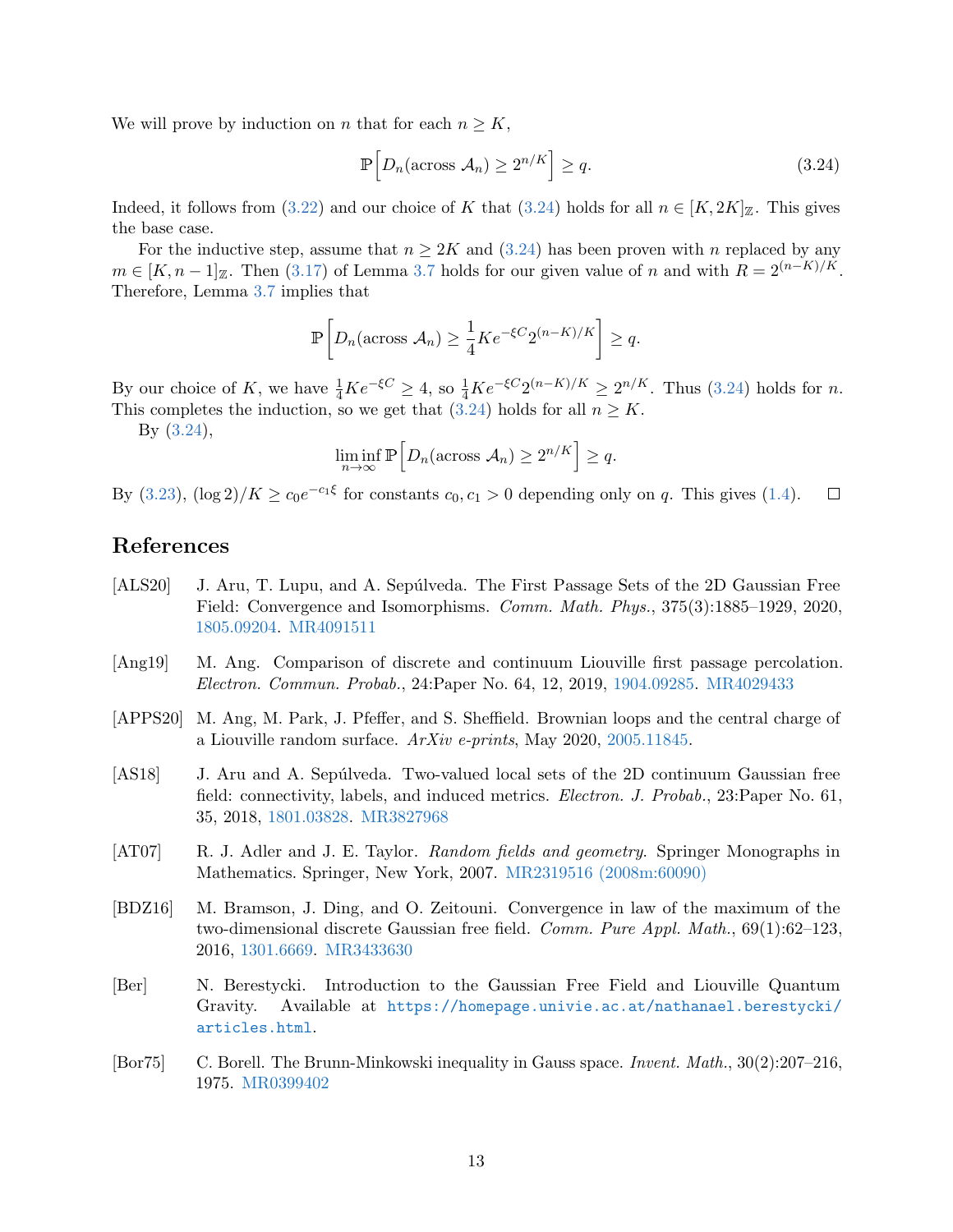- <span id="page-13-9"></span>[DDDF20] J. Ding, J. Dubédat, A. Dunlap, and H. Falconet. Tightness of Liouville first passage percolation for  $\gamma \in (0, 2)$ . Publ. Math. Inst. Hautes Études Sci., 132:353-403, 2020, [1904.08021.](http://arxiv.org/abs/1904.08021) [MR4179836](http://www.ams.org/mathscinet-getitem?mr=4179836)
- <span id="page-13-8"></span>[DG18] J. Ding and E. Gwynne. The fractal dimension of Liouville quantum gravity: universality, monotonicity, and bounds. Communications in Mathematical Physics, 374:1877–1934, 2018, [1807.01072.](http://arxiv.org/abs/1807.01072)
- <span id="page-13-0"></span>[DG20] J. Ding and E. Gwynne. Tightness of supercritical Liouville first passage percolation. Journal of the European Mathematical Society, to appear, 2020, [2005.13576.](http://arxiv.org/abs/2005.13576)
- <span id="page-13-6"></span>[DG21a] J. Ding and E. Gwynne. Regularity and confluence of geodesics for the supercritical Liouville quantum gravity metric. ArXiv e-prints, April 2021, [2104.06502.](http://arxiv.org/abs/2104.06502)
- <span id="page-13-7"></span>[DG21b] J. Ding and E. Gwynne. Uniqueness of the critical and supercritical Liouville quantum gravity metrics. ArXiv e-prints, September 2021, [2110.00177.](http://arxiv.org/abs/2110.00177)
- <span id="page-13-3"></span>[DKRV16] F. David, A. Kupiainen, R. Rhodes, and V. Vargas. Liouville quantum gravity on the Riemann sphere. Comm. Math. Phys., 342(3):869–907, 2016, [1410.7318.](http://arxiv.org/abs/1410.7318) [MR3465434](http://www.ams.org/mathscinet-getitem?mr=3465434)
- <span id="page-13-12"></span>[DL18] J. Ding and L. Li. Chemical distances for percolation of planar Gaussian free fields and critical random walk loop soups. Comm. Math. Phys., 360(2):523–553, 2018, [1605.04449.](http://arxiv.org/abs/1605.04449) [MR3800790](http://www.ams.org/mathscinet-getitem?mr=3800790)
- <span id="page-13-2"></span>[DS11] B. Duplantier and S. Sheffield. Liouville quantum gravity and KPZ. Invent. Math., 185(2):333–393, 2011, [1206.0212.](http://arxiv.org/abs/1206.0212) [MR2819163 \(2012f:81251\)](http://www.ams.org/mathscinet-getitem?mr=2819163)
- <span id="page-13-13"></span>[DW18] J. Ding and M. Wirth. Percolation for level-sets of Gaussian free fields on metric graphs. ArXiv e-prints, July 2018, [1807.11117.](http://arxiv.org/abs/1807.11117)
- <span id="page-13-14"></span>[DWW20] J. Ding, M. Wirth, and H. Wu. Crossing estimates from metric graph and discrete GFF. ArXiv e-prints, January 2020, [2001.06447.](http://arxiv.org/abs/2001.06447)
- <span id="page-13-15"></span>[Fer75] X. Fernique. Regularit´e des trajectoires des fonctions al´eatoires gaussiennes. pages 1–96. Lecture Notes in Math., Vol. 480, 1975. [MR0413238](http://www.ams.org/mathscinet-getitem?mr=0413238)
- <span id="page-13-5"></span>[GHPR20] E. Gwynne, N. Holden, J. Pfeffer, and G. Remy. Liouville quantum gravity with matter central charge in  $(1, 25)$ : a probabilistic approach. *Comm. Math. Phys.*,  $376(2)$ :1573–1625, 2020, [1903.09111.](http://arxiv.org/abs/1903.09111) [MR4103975](http://www.ams.org/mathscinet-getitem?mr=4103975)
- <span id="page-13-10"></span>[GM21] E. Gwynne and J. Miller. Existence and uniqueness of the Liouville quantum gravity metric for  $\gamma \in (0, 2)$ . Invent. Math., 223(1):213-333, 2021, [1905.00383.](http://arxiv.org/abs/1905.00383) [MR4199443](http://www.ams.org/mathscinet-getitem?mr=4199443)
- <span id="page-13-1"></span>[GP19] E. Gwynne and J. Pfeffer. Bounds for distances and geodesic dimension in Liouville first passage percolation. Electronic Communications in Probability, 24:no. 56, 12, 2019, [1903.09561.](http://arxiv.org/abs/1903.09561)
- <span id="page-13-4"></span>[Gwy20] E. Gwynne. Random surfaces and Liouville quantum gravity. Notices Amer. Math. Soc., 67(4):484–491, 2020, [1908.05573.](http://arxiv.org/abs/1908.05573) [MR4186266](http://www.ams.org/mathscinet-getitem?mr=4186266)
- <span id="page-13-11"></span>[Lup16] T. Lupu. From loop clusters and random interlacements to the free field. Ann. Probab., 44(3):2117–2146, 2016, [1402.0298.](http://arxiv.org/abs/1402.0298) [MR3502602](http://www.ams.org/mathscinet-getitem?mr=3502602)